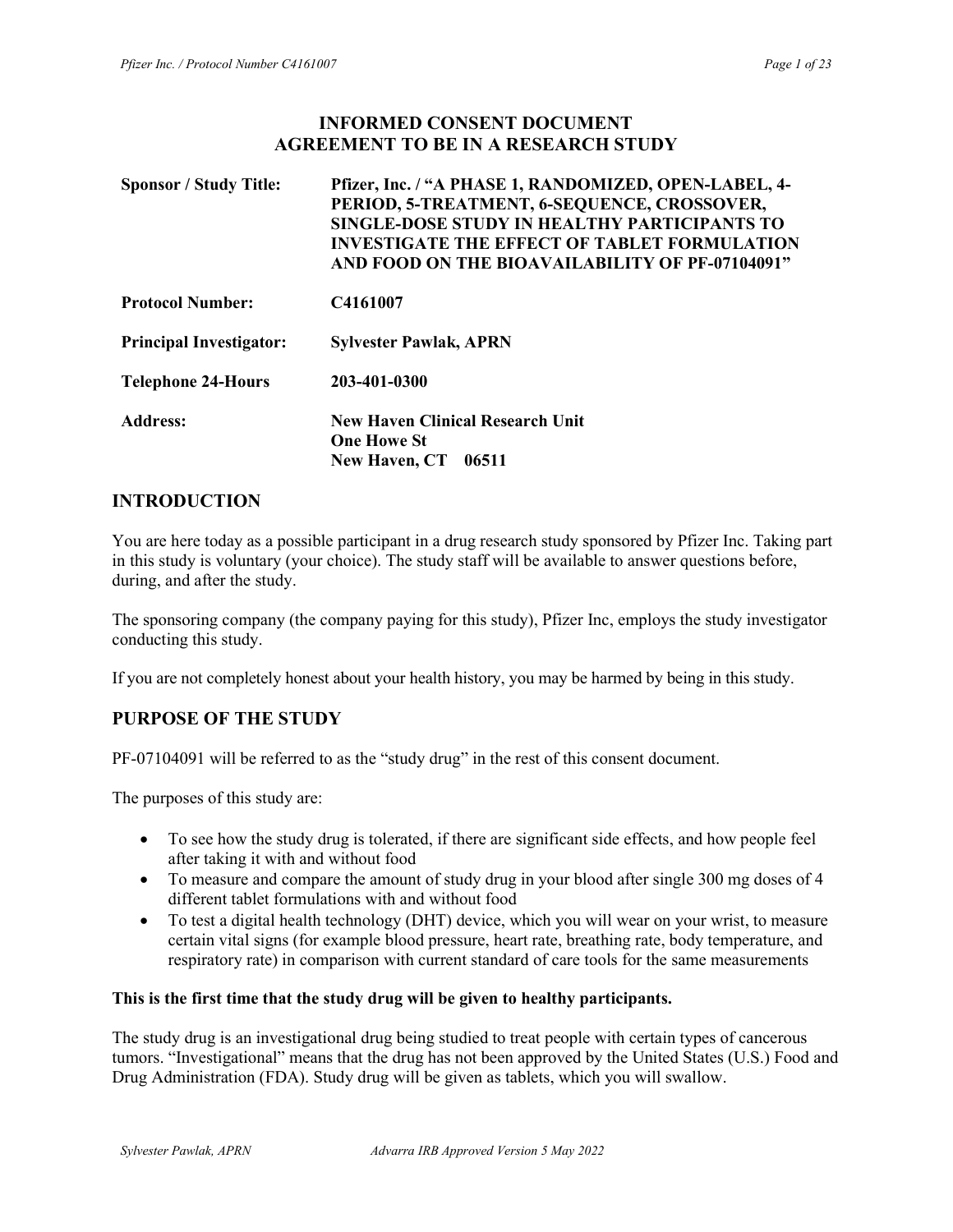# ABOUT THE STUDY

# Number of Study Participants

There will be about 30 participants taking part in this study.

# Length of Study for Participants

You will be in this study for about 45 days. This does not include the time between screening (the period during which your eligibility for participation in this study will be assessed) and dosing, which can be up to 28 days.

This study involves:

- 4 dosing periods during one continuous admission
- 18 overnight stays at the Clinical Research Unit (CRU). You will not be able to leave the CRU during that time
- 1 follow-up phone call about 4 weeks after the last dose

There will be at least 5 days between each dose.

# Eligibility to Participate in Another Drug Study

Your eligibility to take part in another study depends on information from this study and the ongoing study. You may be eligible to receive a different study drug in another study as soon as 30 days after your last dose of study drug in this study. This is true for most drugs. Some drugs may stay in your body longer, which means that you may have to wait longer before joining another study. These results are usually known after your last blood sample is tested. We will tell you this as soon as possible. We will also tell you if there is a longer than usual period of time that you should not be in another drug study after this one. Our goal is to keep you from doing anything that might potentially harm you.

## Dosing Plan

The dose of the study drug that will be used to treat people with cancer is not yet known.

One group of participants is planned.

Dosing in this study is planned as follows:

| Study     |              | <b>Study Period</b> |             |                    |             |
|-----------|--------------|---------------------|-------------|--------------------|-------------|
| Treatment | Number of    |                     |             |                    |             |
| Sequence  | Participants |                     |             |                    |             |
|           |              | Study               | Study       | Study              | Study       |
|           |              | Treatment A         | Treatment B | Treatment C        | Treatment D |
|           |              | Study               | Study       | Study              | Study       |
| 2         |              | Treatment B         | Treatment C | <b>Treatment A</b> | Treatment D |
|           |              | Study               | Study       | Study              | Study       |
| 3         |              | Treatment C         | Treatment A | Treatment B        | Treatment D |
|           |              | Study               | Study       | Study              | Study       |
|           |              | Treatment A         | Treatment B | Treatment C        | Treatment E |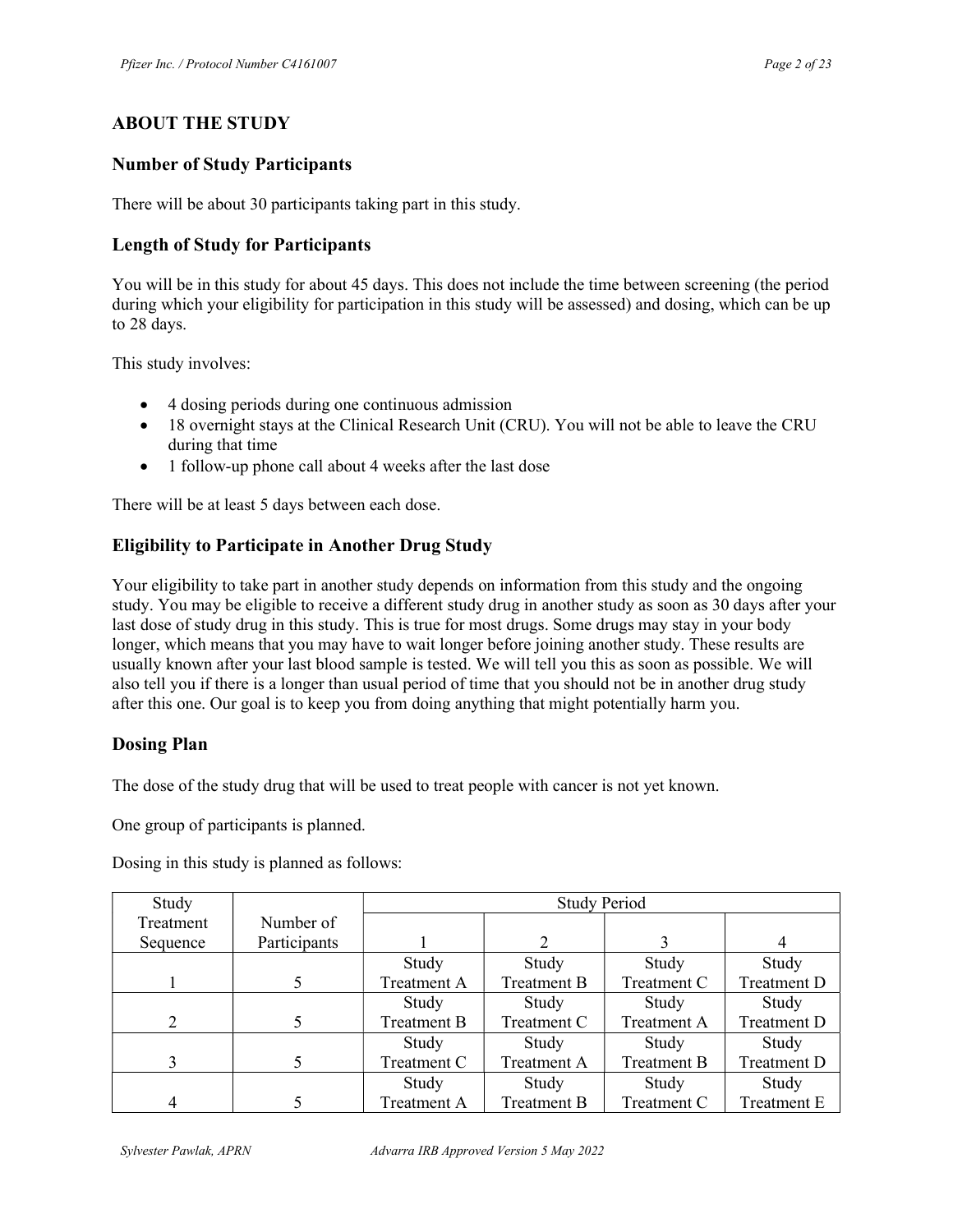| Study     |              | <b>Study Period</b> |             |             |             |
|-----------|--------------|---------------------|-------------|-------------|-------------|
| Treatment | Number of    |                     |             |             |             |
| Sequence  | Participants |                     |             |             |             |
|           |              | Study               | Study       | Study       | Study       |
|           |              | Treatment B         | Treatment C | Treatment A | Treatment E |
|           |              | Study               | Study       | Study       | Study       |
|           |              | Treatment C         | Treatment A | Treatment B | Treatment E |

Study Treatment A: 300 mg of study drug (two 125 mg and two 25 mg tablets) IR MST faster dissolution (faster dissolving), fasted (without food)

Study Treatment B: 300 mg of study drug (two 125 mg and two 25 mg tablets) IR MST moderate dissolution, fasted

Study Treatment C: 300 mg of study drug (four 75 mg tablets) IR DC batch moderate dissolution, fasted

Study Treatment D: 300 mg of study drug (four 75 mg tablets) IR DC Continuous (slower dissolution), fasted

Study Treatment E: 300 mg of study drug (four 75 mg tablets) IR DC Batch moderate dissolution, fed (with food)

An IR (immediate release) formulation releases the active ingredients of a drug in a short period of time.

MST (material sparing tablet) means that these tablets were developed on a small scale in order to keep the use of materials low.

DC (direct compression) is a manufacturing process.

Your study treatment sequence will be randomly assigned, like pulling a number out of a hat.

Both you and the study staff will know what you are receiving.

The study drug will be given orally (by mouth).

On Day 1 of each period, you will receive a single oral dose of study drug. You will fast overnight (nothing to eat or drink except water) for at least 10 hours before dosing or beginning breakfast.

When dosing in the fed state, you will be served breakfast about 30 minutes before dosing. Breakfast should be completely eaten within 20 minutes. Dosing will follow within 10 minutes of completing breakfast. When dosing in the fasting state, you will not receive breakfast on Day 1 of all fasted periods.

An example of a high-fat breakfast includes: 2 eggs fried in butter, 2 strips of pork bacon, 2 slices of toast with butter, 4 oz. of hash brown potatoes, and 8 oz. of whole milk. All of the breakfast items should be eaten in 20 minutes. If you agree to be in this study, you are agreeing to eat all the food listed in this menu.

Each dose will be taken with about 8 oz of water. The doses must be swallowed whole. We will check your mouth after each dose to make sure the study drug has been swallowed.

This is a research study. The study drugs will be given to you only during this study and not after the study is over.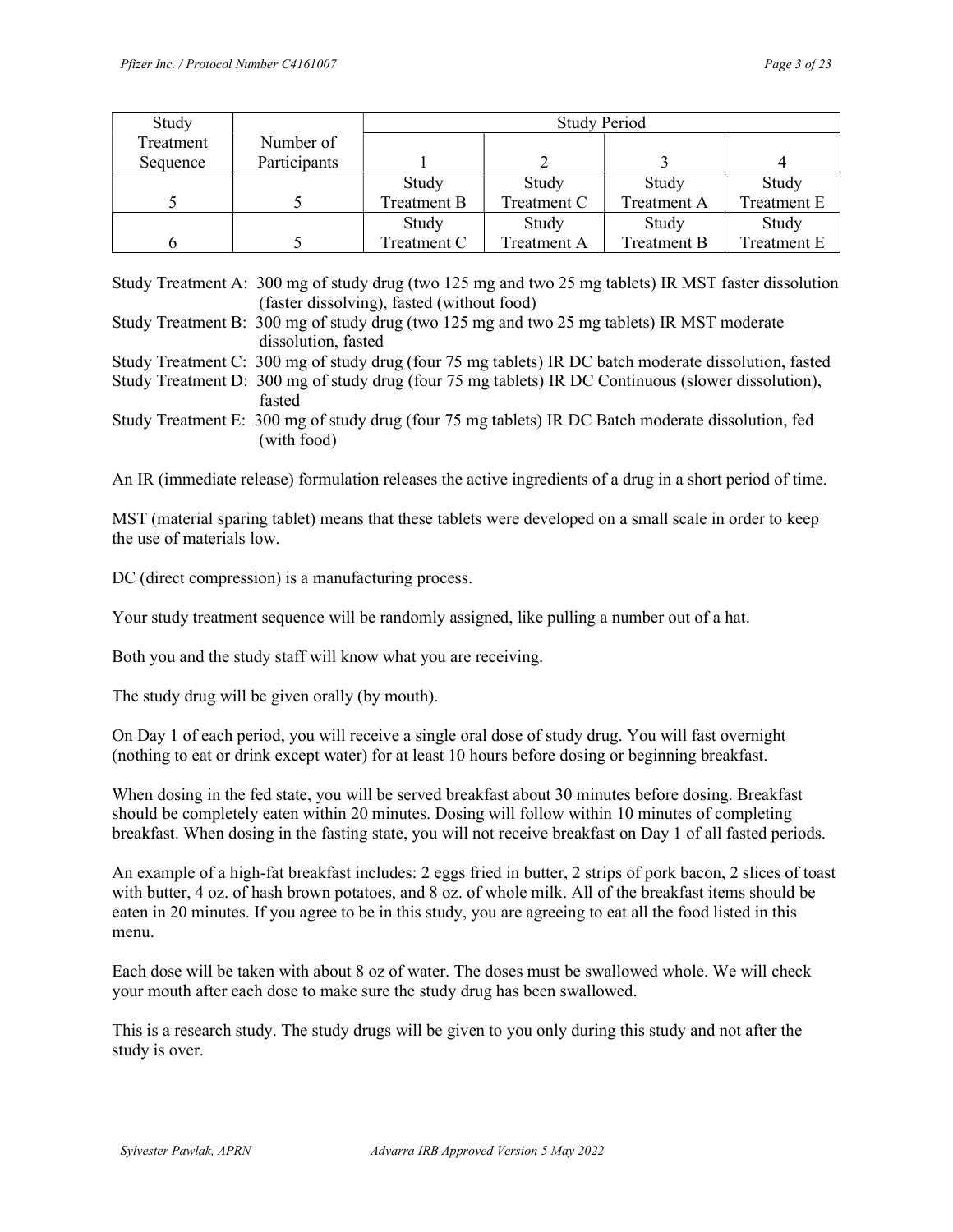## Study Process

Before any study procedures begin, you will be asked to read, sign, and date this consent document.

#### Screening

After you sign and date the consent document, you will begin screening. The purpose of the screening is to find out if you meet all of the requirements to take part in the study. Procedures that will be completed during the study (including screening) are described below. If you do not meet the requirements, you will not be able to take part in the study. The study investigator or study staff will explain why.

As part of screening, you must complete all of the items listed below:

- Give your race, age, gender, and ethnicity
- Give your medical history
	- o You must review and confirm the information in your medical history questionnaire
- Give your drug, alcohol, and tobacco use history
- Give your past and current medication and treatment history. This includes any over-the-counter or prescription drugs, such as vitamins, dietary supplements, or herbal supplements, taken in the past 28 days
- Height and weight will be measured
- Physical exam will be done
	- o This may be done at screening or when you check-in for the study
- Vital signs (blood pressure, heart rate, breathing rate, and oral temperature) will be measured
- Electrocardiogram (ECG) will be collected. An ECG measures the electrical activity of the heart
- Complete a COVID-19 questionnaire
- All participants will be tested for COVID-19 at each visit to the CRU
	- o Study staff may be wearing masks, face shields, respirator hoods, gowns, and gloves
		- You will be provided a mask, and are required to wear it at all times
		- You will be tested for COVID-19 by collection of a swab sample
- Safety lab tests will be done from blood and urine samples. In addition:
	- o Blood tests for human immunodeficiency virus (HIV), hepatitis B, and hepatitis C
	- o Urine to test for drugs of abuse (illegal and prescription) and cotinine (by-product of nicotine)
- The study investigator may decide to do an alcohol breath test
- The use of proper birth control will be reviewed
- You will be asked "How do you feel?"

### HIV and Hepatitis Testing

HIV, hepatitis B, and hepatitis C will be tested at screening. If anyone is exposed to your blood during the study, you will have these tests done again. If you have a positive test, you cannot be in or remain in the study.

HIV is the virus that causes acquired immune deficiency syndrome (AIDS). If your HIV test is positive, you will be told about the results.

It may take weeks or months after being infected with HIV for the test to be positive. The HIV test is not always right.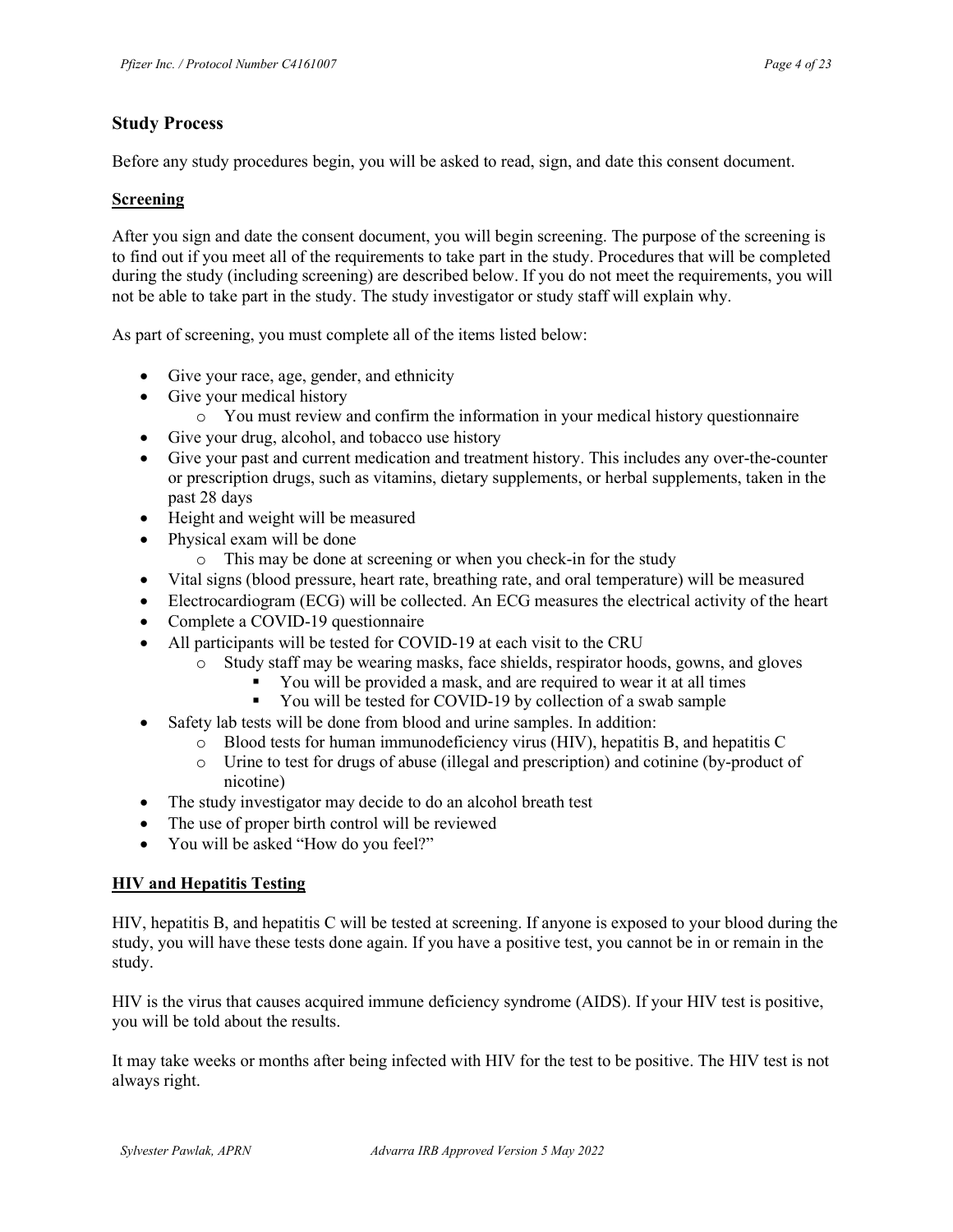Having certain infections or positive test results may have to be reported to the State Department of Health. This includes results for HIV, hepatitis, and other infections. If you have any questions about what information is required to be reported, please ask the study investigator or study staff.

Although this testing is meant to be private, complete privacy cannot be guaranteed. For example, it is possible for a court of law to get health or study records without your permission.

### During the Study

The events below will take place throughout the study. If you would like to know when exactly these will take place, please ask the study staff.

- You will be asked about any updates to your medical history. This includes medication, drug, alcohol, and tobacco use
- Physical exam
- The use of proper birth control will be confirmed/reviewed
- Vital signs will be measured. Your oral temperature will also be measured
- ECGs will be collected
	- o It may be necessary to shave or trim hair on your chest so that the patches for the ECGs will stick to your skin
	- o Your chest may be marked with a pen to identify the correct areas for ECG patch placement
- You will be asked "How do you feel?" each day
- A DHT device may be placed on one of your wrists
	- o The DHT device is worn like a wristwatch and will be used to collect some exploratory vital sign measurements, which may include heart rate, blood pressure, breathing rate, body temperature,
	- o You may be asked to wear it while you are confined to the CRU for the study
		- You must remove the device when showering/bathing
			- $\triangleright$  The device must not get wet
		- You may be required to keep a device with you in addition to the DHT wristband which will capture the DHT measurements
			- $\triangleright$  This device is about the size of a smart phone
		- Both devices will be collected back from you at the end of the study
		- You will complete a questionnaire about the wearability of the device when you return it to a member of the study staff
- An intravenous (IV) catheter may be placed in a vein in one of your arms for blood collection
- The study investigator may decide to do an alcohol breath test at any time
- You will complete a COVID-19 questionnaire
- You will be tested for COVID-19
- Blood and urine samples will be collected at various times throughout the study
	- o Safety Labs: The blood and urine samples will be used for safety labs including the following:
		- Urine samples to test for drugs of abuse and cotinine
	- o Any leftover serum (component of blood) from the safety lab samples may be stored and used to assess exploratory safety biomarkers or unexpected safety findings. Biomarkers are natural substances in your body that can be used to show how your body works
		- Samples to be used for this purpose will be kept for up to 1 year following completion of this study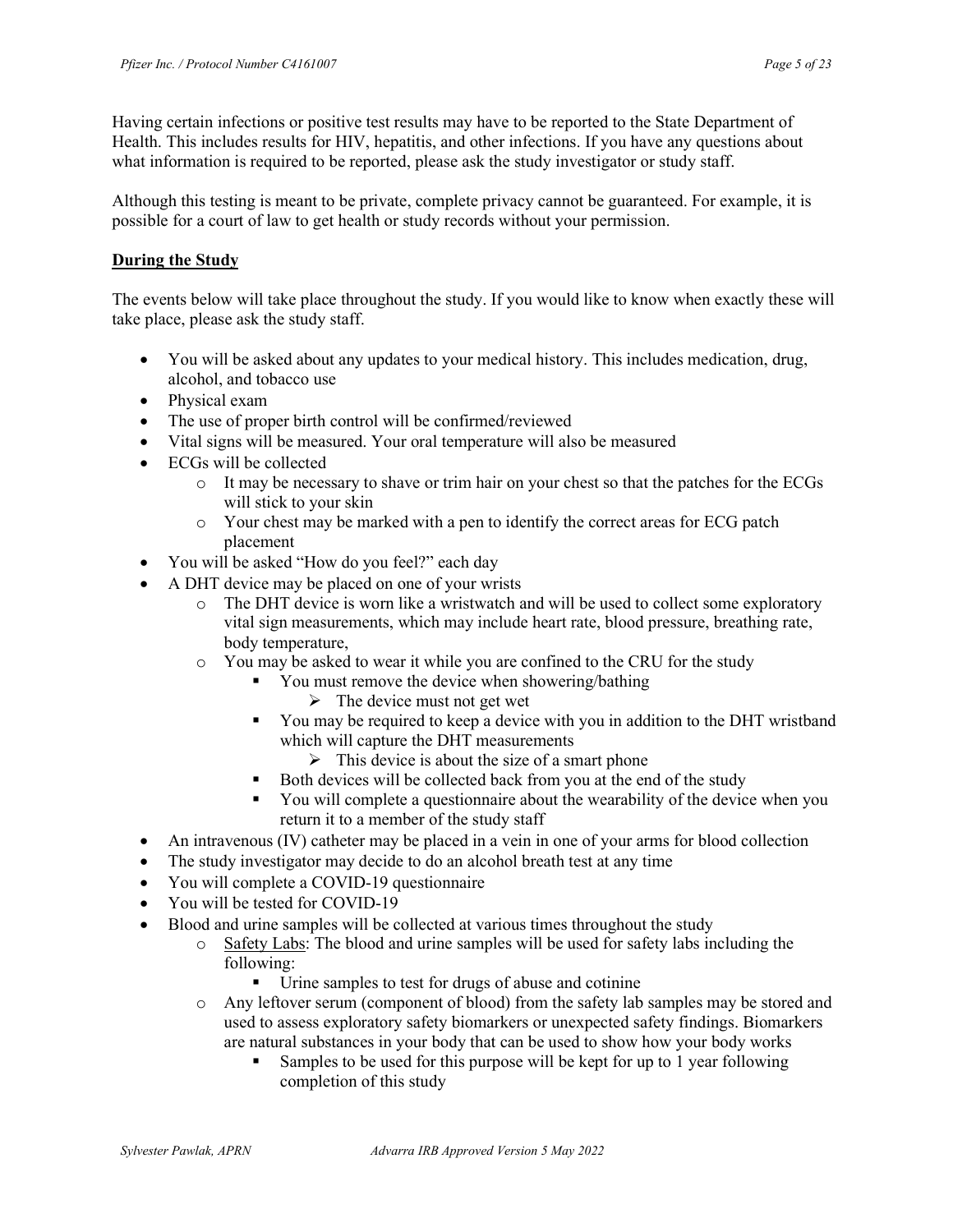- Study Drug Levels: Blood samples will also be used to measure the levels of study drug
	- As part of understanding how your body absorbs, distributes, and gets rid of the study drug, the samples may also be used for the following:
		- $\triangleright$  Metabolite identification (by-products or end products of a drug produced as the body processes a drug)
		- $\triangleright$  Endogenous (within the body) biomarkers
		- $\triangleright$  Evaluate safety or efficacy (ability to produce a desired effect) aspects related to any concerns during or after the study
		- $\triangleright$  Check the laboratory test which measures the study drug
		- $\triangleright$  Other internal exploratory purposes
- Retained Research Samples: Samples of your blood will be collected, stored, and used to learn more about the study drug and safety biomarkers
	- Biological substances in your samples, including your genes, may be studied
	- These samples may be kept by Pfizer for as long as the samples are useful for scientific research. This may be for many years (no time limit)
- You will receive a follow-up phone call about 4 weeks after the last dose of study drug
- For safety reasons, we may add procedures at any time during the study to check on your health status

### Blood Draws

Blood samples will be taken by individual needlesticks, or by a catheter. A catheter is a small tube that is placed in a vein in your arm to take blood when required. Catheters are used when ordered by the study investigator or when required by the study plan. They are not used at the request of the participant.

There will be about 61 blood draws. The total amount of blood drawn during the study will be about 270 mL. This is equal to about 9 oz, or a little more than 1 cup. For comparison, the standard blood donation is about 16 oz (2 cups), once in any 56-day period.

As with all studies with blood draws, rest and good eating habits are recommended.

Blood loss in this amount may lead to a low red blood cell count (anemia). Anemia can make you feel more tired than usual.

## Possible Risks and Discomforts

Taking part in this study has some risks. The study drug or procedure(s) may make you feel unwell or uncomfortable or could harm you. If you do not understand what any of the side effects described below mean, please let us know. The study investigator or study staff will explain them to you.

It is important that you report all side effects that you have as soon as they occur. This is regardless of whether or not you believe they are caused by the study drug or your participation in this study.

If you are not honest about any side effects that you have during the study, you may be harmed by staying in the study.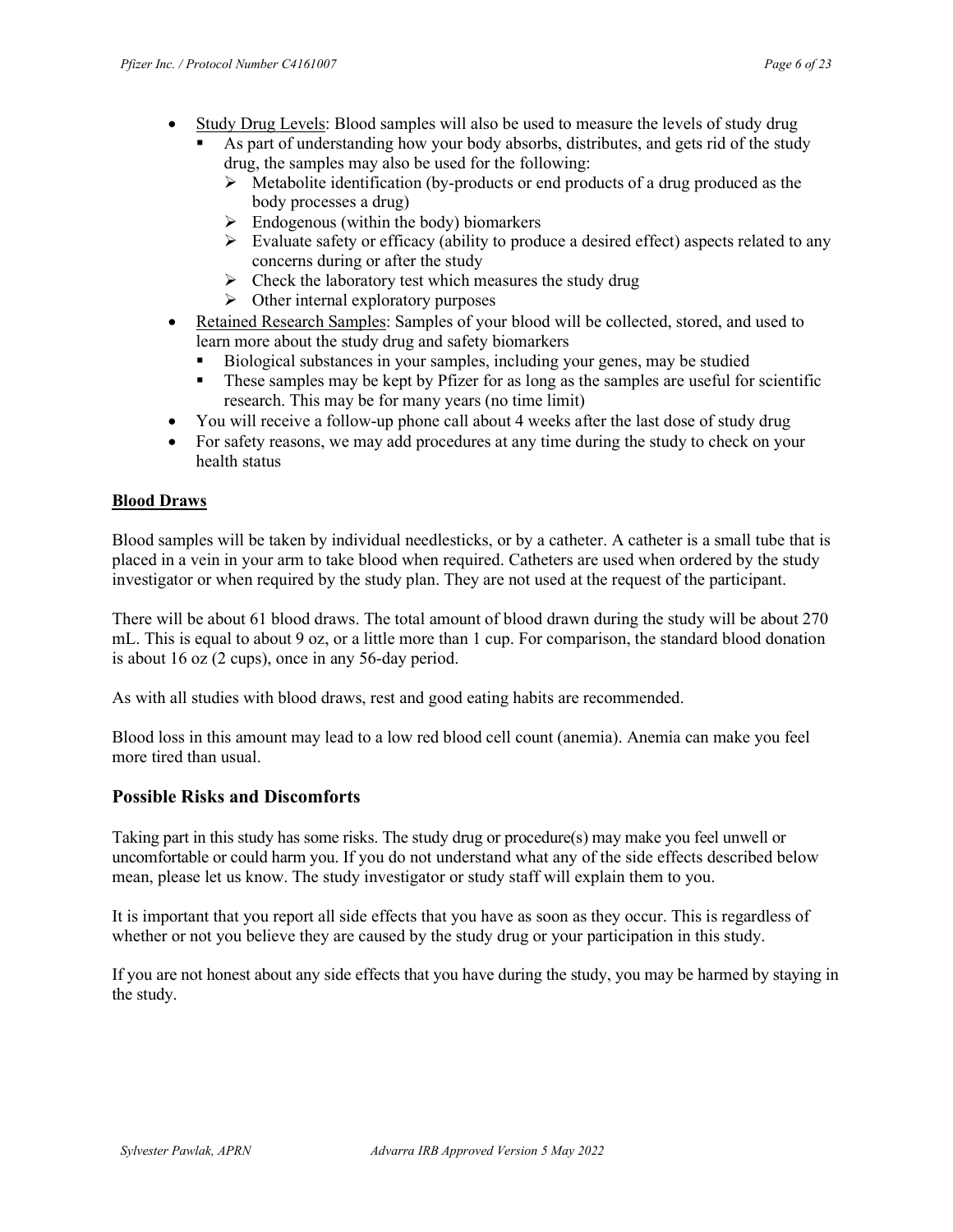### Study Drug Risks

As of March 21, 2022, 35 participants with cancer have been dosed with the study drug across multiple dose levels. Participants in Part 1A of an ongoing study received doses including 75 mg, 150 mg, 225 mg, 300 mg, 375 mg, and 500 mg given twice a day. Six participants have been dosed in Part 1B of this study. These participants received 75 mg of study drug twice a day with 125 mg of Fulvestrant once a day. Fulvestrant is a medication used to treat certain types of breast cancer. Seven additional participants have also been dosed in Part 1B of this study with different dosing strategy. These participants received 150 mg of study drug twice a day and 100 mg of Fulvestrant once a day. Four participants have been dosed in Part 1C of this study. These participants received 75 mg of study drug twice and 125 mg of Letrozole once a day. Letrozole is a medication used to treat certain types of breast cancer.

The most common study treatment-related adverse events (side effects), occurring in at least 10% of the participants reporting adverse events were:

- Anemia (low red blood cells that carry oxygen in the blood), which may cause tiredness
- Blood aspartate aminotransferase increased (an enzyme found in the liver that can help diagnose liver damage or disease)
- Decreased appetite
- Diarrhea
- Fatigue (tiredness)
- Hypokalemia (low levels of potassium in the blood), which can cause an abnormal heart rate
- Hypercalcemia (high levels of calcium in the blood), which can cause altered mental status, weakness, and/or kidney damage
- Hyperuricemia (high levels of uric acid in the blood), which can cause painful joints and/or kidney failure (gout)
- Lymphocyte count decreased (lymphocytes are a type of white blood cell that protects against infection), which may increase the risk of infection
- Nausea
- Neutrophil count decrease (very low amounts of neutrophils which are a type of white blood cells that protect against infection) , which may increase the risk of infection
- Platelet count decrease (low levels of platelets in the blood, platelets are cells that help the blood clot), which may increase the risk of bleeding
- Vomiting
- White blood cell count decreased (cells of the immune system which protect against infections) , which may increase the risk of infection

Four serious adverse events considered to be likely related to the study drug have been reported as of the data cut-off of 21 March 2022. These are noted below:

- Diarrhea in 1 participant in Part 1A, at a dose of 300 mg of study drug twice a day and another participant in Part 1A, at 500 mg given twice daily.
- Acute kidney injury (sudden episode of kidney failure or damage) in 1 participant in Part 1A, at a dose of 500 mg of study drug twice daily.
- Pneumonia (lung infection) in 1 participant, based on preliminary data, in Part 1B, at dose level 75 mg of study drug twice daily and 125 mg of Fulvestrant once a day.

In animal studies the most common adverse events observed were in the gastrointestinal (GI) tract (stomach, small intestine, and large intestine [colon]) and bone marrow (this is the soft, spongy tissue found in the middle of most bones, which makes blood cells).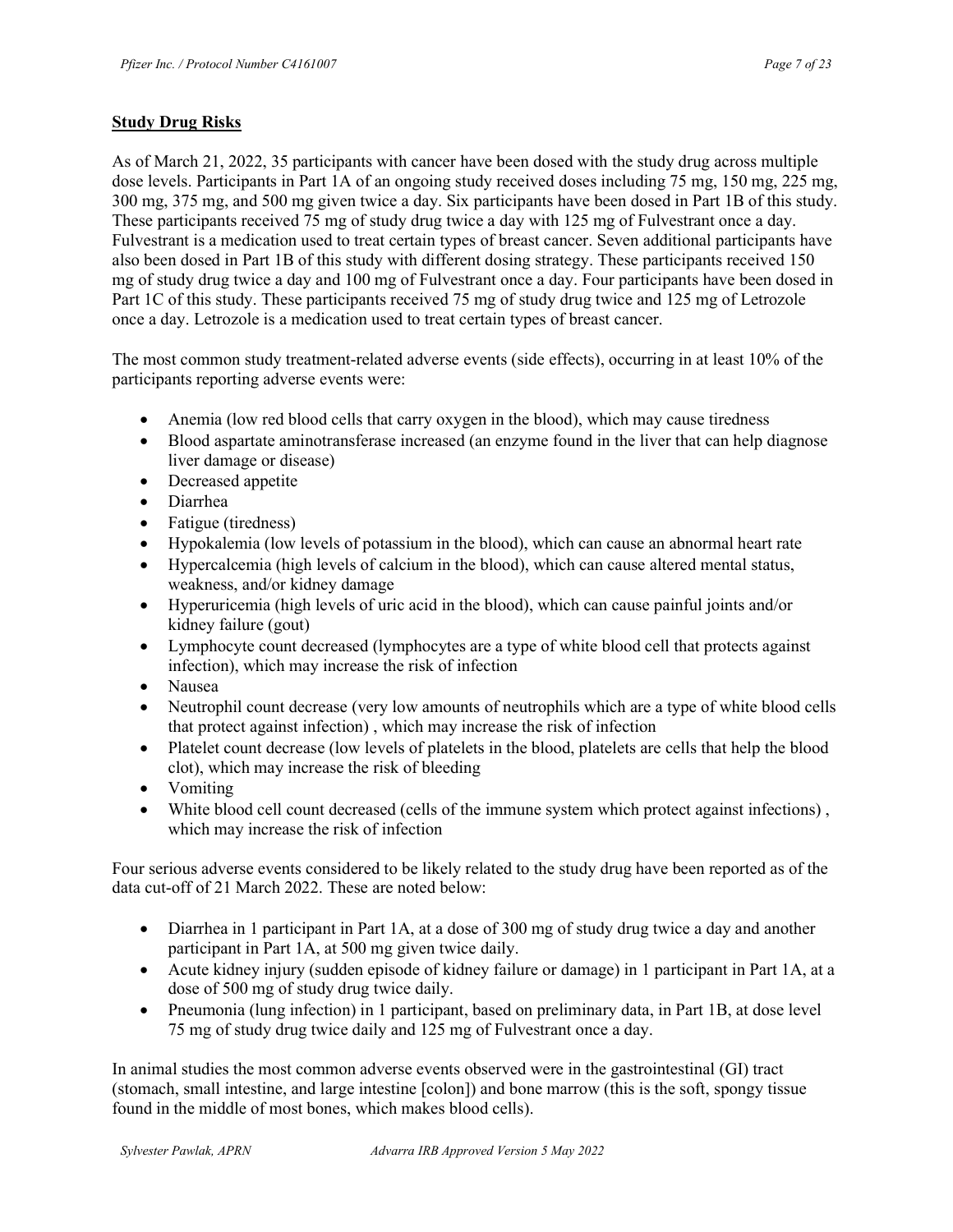The GI effects included:

- Nausea
- Vomiting
- Diarrhea
- Loss of appetite
- Weight loss
- Dehydration (lose more fluids than you take in)

The bone marrow effects included:

- Low white blood cells (could lower the body's ability to fight infection)
- Low hemoglobin also known as anemia), which could result in:
	- o Fatigue (tiredness)
	- o Pallor (paleness)
	- o Shortness of breath
- Low platelet counts which could cause you to bleed more easily

In animals (rats and dogs), adverse effects were observed on the cells of the reproductive organs in both sexes of the individual animals.

It is not known if you will develop any of these symptoms as animal studies do not always predict the side effects that people may experience.

The study drug may make your skin more sensitive to light. Because of this, you will be asked to avoid exposure and protect yourself from sunlight throughout the study. You will be asked to use sunscreen after taking the study drug for a certain period of time.

Until you know how the study drug will affect you, you should use caution by:

- Avoiding stairs
- Not driving a car
- Not swimming or bathing in a tub
- Not working with machinery or at heights

### Other Risks

Because the study drug is investigational, not all of its side effects are known. There may be rare and unknown side effects. These include reactions that may be life-threatening.

All drugs have a potential risk of an allergic reaction. If an allergic reaction is not treated quickly, it could become life-threatening. You should get medical help (by calling 911 or immediately going to an emergency room) right away if you think you have any of the following symptoms:

- Trouble breathing
- Wheezing
- Difficulty swallowing
- Swelling of the face, mouth, lips, gums, tongue, or neck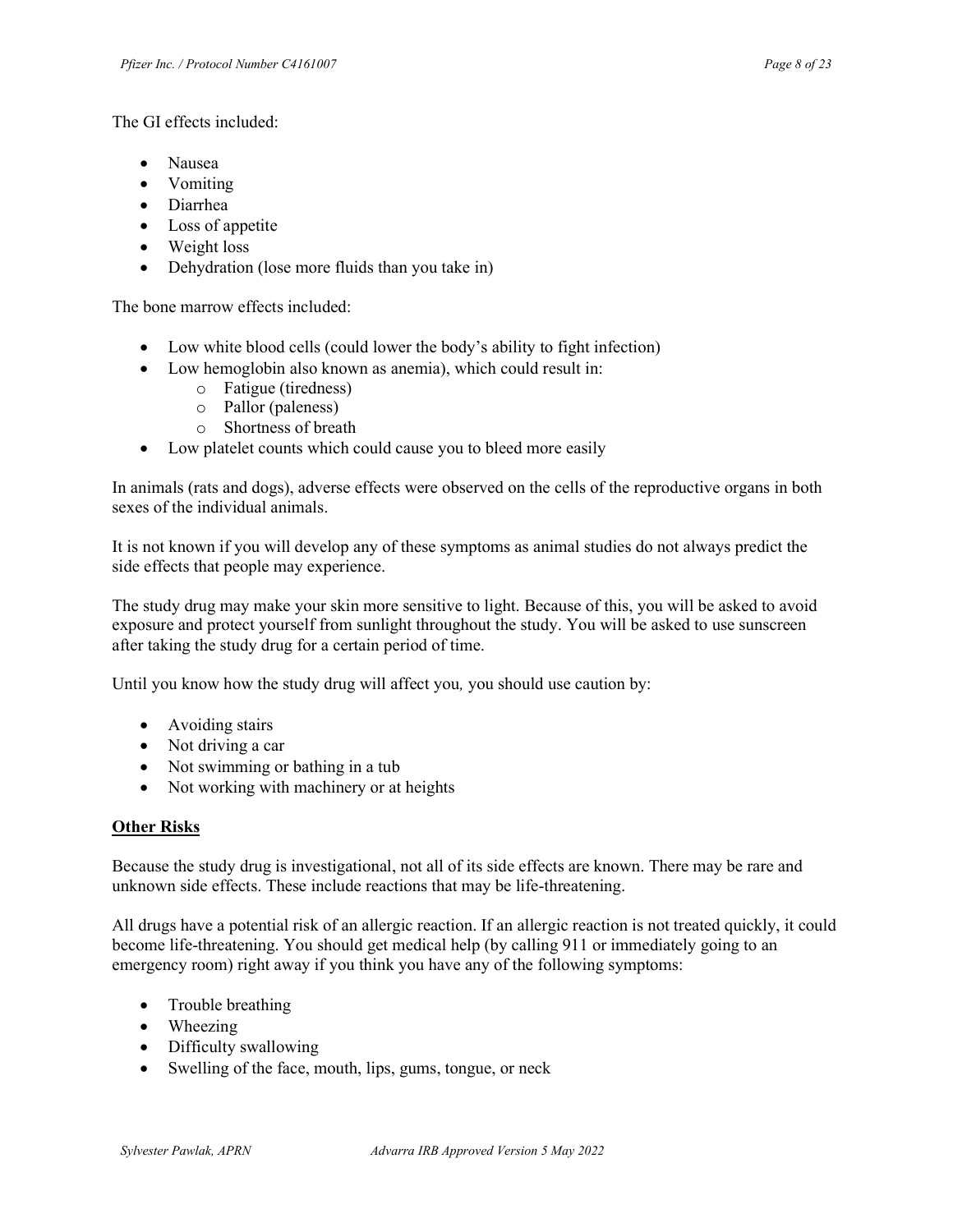Other allergic reactions may include:

- Itchiness
- Rash
- Hives
- Blisters
- Palpitations (racing heart)
- Chest discomfort/tightness
- Muscle pains/stiffness

At times, the following may also be symptoms of an allergic reaction:

- Diarrhea
- Nausea
- Vomiting
- Abdominal pain

If a significant side effect occurs, the following may be done:

- Tests or treatment(s) may be given as needed for your safety
- Depending on how severe your symptoms are, you may be seen by outside medical providers or a hospital for further evaluation and/or treatment
- The study investigator may notify your emergency contact as appropriate in the event of an emergency while you are taking part in the study

## Additional Risks or Discomforts

### Testing of DNA and/or RNA (deoxyribonucleic acid and/or ribonucleic acid)

Genes are pieces of DNA that give coded instructions for the body. Parts of the code are passed down from parents to their children.

The genes in your samples may be studied. This may include analyzing all of your genetic information. This is called "whole genome sequencing". While collection of genetic information does not expose you to physical risk, collection of such information may result in a loss of your privacy if your genetic information is lost or stolen.

There is a very small chance that your genetic information could be misused by people not involved with the research, including to discriminate against you. However, steps are in place to prevent a particular result from being linked to you and to prevent unauthorized people from even knowing genetic research was done.

U.S. federal law prohibits discrimination in health insurance coverage and employment based on a person's genetic data. However, U.S. federal law does not protect against discrimination when you are applying for:

- Life insurance
- Long term care insurance
- Disability insurance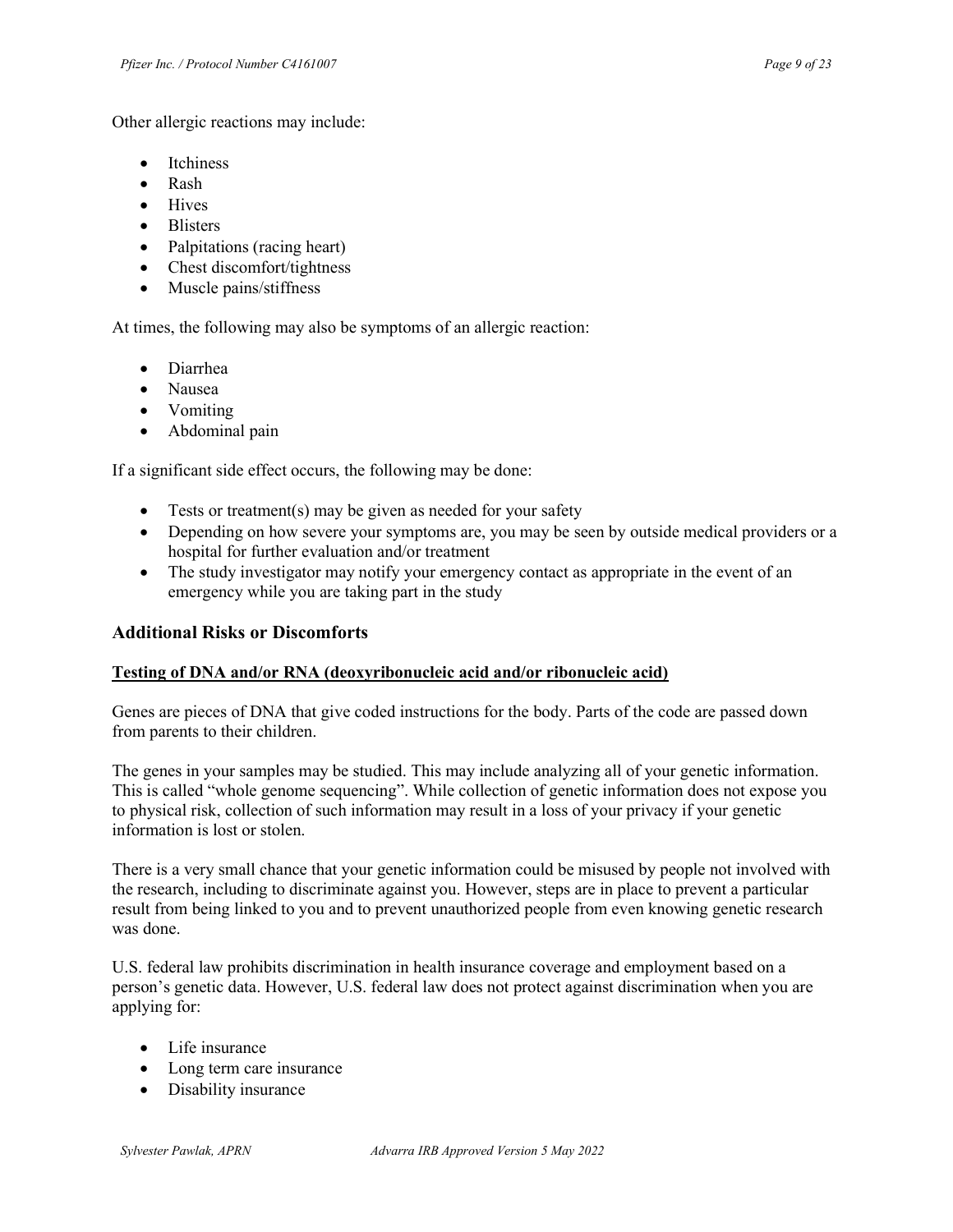You should talk to your physician or genetic counselor about the potential for genetic discrimination.

The results of tests on your sample(s) will not be given to:

- You
- The study investigator
- Any insurance company
- Your employer
- Your family
- Any physician who treats you

### Blood Samples and IV Catheters (if used)

Possible side effects of having your blood drawn or an IV catheter inserted include:

- Bleeding at the site of the needle puncture
- Bruising
- Feeling faint
- Rarely, infection or blood clot
- Redness of the vein
- Inflammation of the vein
- Swelling
- Pain
- Nerve damage
- Vein irritation from the fluid or medication being given
- Local swelling due to IV fluid accidentally entering the tissue rather than the vein
- Scarring

If you feel faint, tell one of the study staff immediately.

### COVID-19 Testing

Collection of a swab sample may cause:

- Discomfort
- Sneezing
- Your eyes to water
- Gagging
- Possible nosebleed

You are required to disclose use of any medication in the last 7 days or any previous history of nasal surgery.

There is a risk of COVID-19 infection when you are in close contact with study staff or other study participants during the screening process and during the study. However, preventative safety procedures will be followed during screening and the study to minimize the risk of COVID-19 transmission.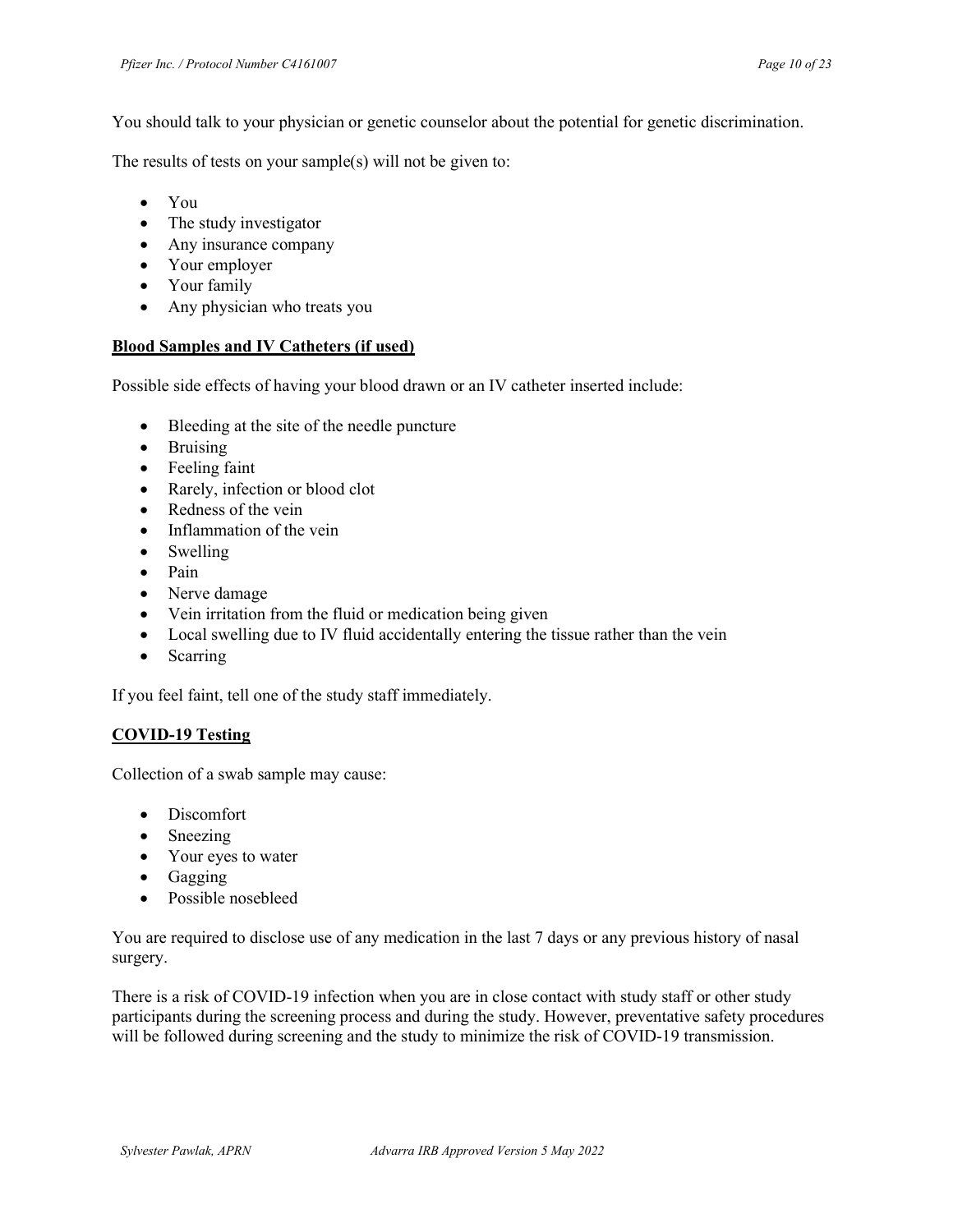If you test positive for COVID-19 you cannot be in the study. If you have a positive result it will be reported to the State Department of Health. If you have any questions about what information must be reported, please ask the study investigator or study staff.

# ECG

Possible side effects from having an ECG include:

• Irritation or rash from the adhesive on the patches

A rash may result in a long-lasting discoloration of your skin. If it is necessary to shave the area where the patches need to be, irritation from shaving may occur.

## Fasting

Fasting could cause symptoms such as:

- Dizziness
- Headache
- Stomach discomfort
- Fainting
- Hypoglycemia (low blood sugar)

## Digital Health Technology (DHT)

Possible side effects from wearing a DHT device include:

- Discomfort/irritation of the skin for those not used to wearing wrist-worn devices
- Skin irritation or an allergic reaction at the site of the device to the elements in the device
	- o Aluminum
	- o Silicone (plastic)

You are encouraged to wear the DHT device for the duration of the study. However, your completion of the study will not be impacted if you need to discontinue wearing the device due to skin irritation or discomfort.

As part of this research, you may be required to use one or more of the following: a phone or web app/ site, an electronic study diary (eDiary), or a device that tracks information about you. While using these, information about you may be collected and shared with the researchers or people outside of the study. This data might include personal health information, location, call logs, text message history, web browsing history, or social media use. A complete description of the data collection and sharing for an app, eDiary, or device can commonly be found in the Terms of Use, End User License Agreement, or Privacy Policy associated with the device. If you would like to read these documents, request a copy or instructions about how to access this information from the study investigator.

While the Terms of Use, End User License Agreement, or Privacy Policy may include statements limiting your rights if you are harmed as a result of your use of the app, eDiary, or device in this study, you do not release the study investigator, sponsor, institution, or agents for responsibilities from mistakes. You also do not waive any of your rights as a research participant.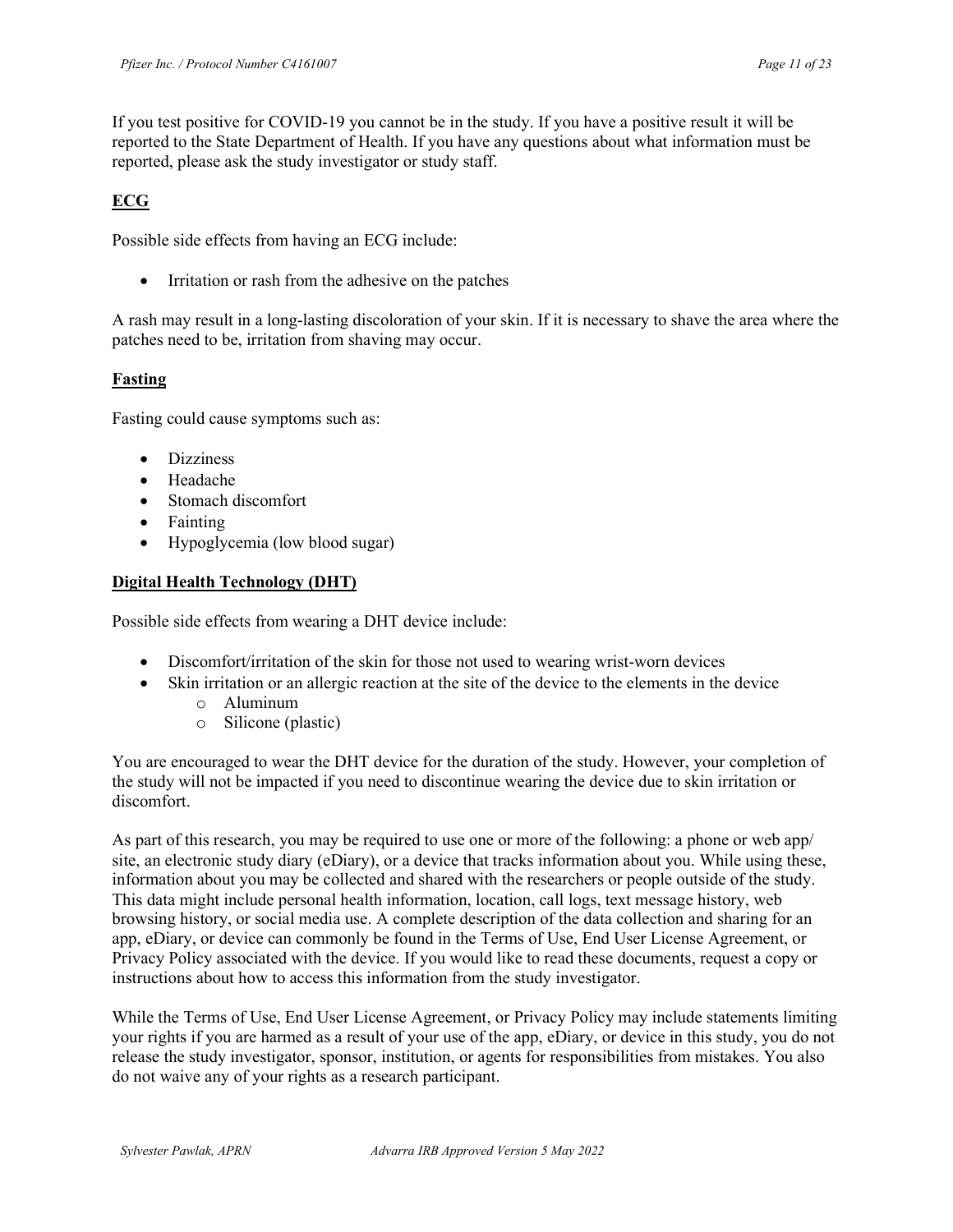### **Other**

The length of time that you may be confined to the CRU may make you feel uncomfortable.

### Use of Birth Control

### Males

You must agree to the following during the study and for at least 91 days after the last dose of study drug:

Refrain from donating sperm

### PLUS either

 Be abstinent from heterosexual intercourse as your preferred and usual lifestyle (abstinent on a long-term and persistent basis) and agree to remain abstinent

#### OR

- Must agree to use a male condom when engaging in any activity that allows for passage of ejaculate to another person
- In addition to male condom use, male participants should be advised of the benefit for a female partner to use a highly effective method of birth control as a condom may break or leak when having sexual intercourse with a female able to have children

Highly effective methods of birth control include:

Low user dependency methods (methods that *do not* rely on the user remembering to use them)

- Implantable progestogen-only hormone birth control
- Intrauterine device (IUD)
- Intrauterine hormone-releasing device (IUS)
- Bilateral tubal occlusion (both tubes blocked) which includes bilateral tubal ligation (both tubes tied)
- Partner has a vasectomy (absence of sperm confirmed)

User dependent methods (methods that rely on the user to remember to use them)

- Hormonal birth control\* (See Note below)
- Sexual abstinence defined as refraining from heterosexual intercourse and is the preferred and usual lifestyle

#### **PLUS**

### \*Note: One of the following barrier methods must be used in addition to the user dependent hormonal birth control methods detailed above:

- Male or female condom with or without spermicide
- Cervical cap, diaphragm, or sponge with spermicide
- A combination of male condom with either cervical cap, diaphragm, or sponge with spermicide (double-barrier method)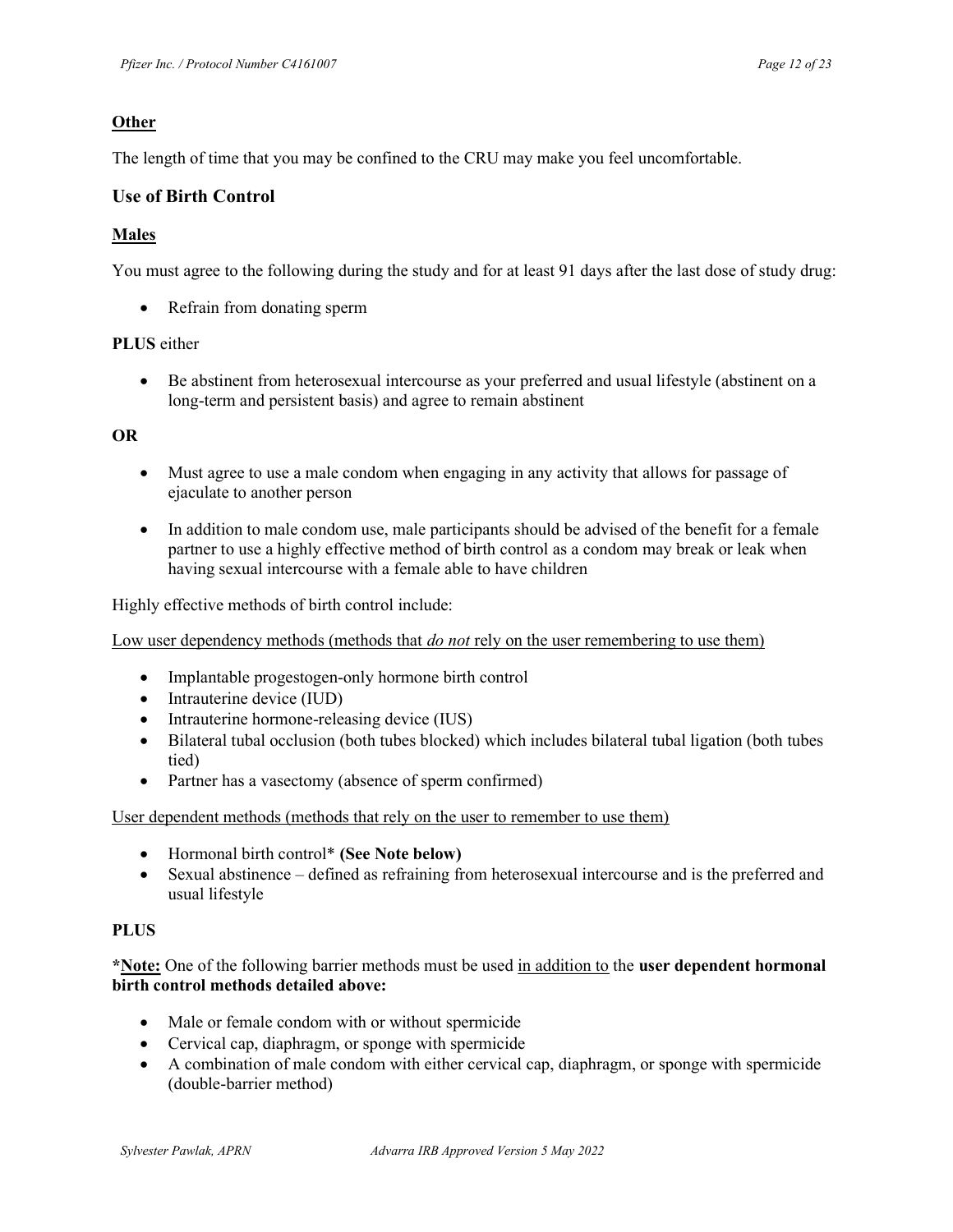## Pregnancy-Related Risks

The study drug is contraindicated for use in pregnancy as the effects of the study drug on the ability to bear children have not been studied.

The effects of the study drug on the following are not known and may involve unforeseeable risks:

- Fertility
- Pregnancy
- Unborn child
- Breastfeeding child

Even if you use birth control during the study, there is a chance your partner could become pregnant. If your partner is pregnant or becomes pregnant during the study, the study drug or procedure may involve unforeseeable risks to the unborn child. A pregnancy test is not always right, especially in the early stages of pregnancy.

If you are a man whose partner is currently pregnant or plan to father a child, you cannot join this study.

If you want to stop your required birth control during the study, you should tell the study investigator immediately. You will be taken out of the study if you stop using birth control or your partner becomes pregnant.

### Pregnancy Follow-Up

If your partner becomes pregnant during the study or within 91 days after your last dose of study drug, please:

- Tell the study investigator right away
- Tell the health care provider(s) taking care of your partner during the pregnancy that you took part in this study

The study investigator will ask if your partner or her health care provider(s) are willing to provide updates on the progress of the pregnancy and its outcome. This information will be collected for safety monitoring follow-up.

## PARTICIPANT RESPONSIBILITIES AND RIGHTS

### Participant Responsibilities

- You must tell the study investigator if you previously took part in this study, have been in any other study in the past year, or are currently involved in any other study. This includes being in the follow-up visit period of another study
- You must agree to the scheduled visits, the study plan, lab tests, study procedures, and diet and activity restrictions (details listed later in this document)
- You must not have any significant medical or psychiatric conditions, or COVID-19 related situations (for example, contact with a positive case, residence in, or travel to, an area with a high incidence), as determined by the study investigator that may put your safety at risk or could have an effect on the study results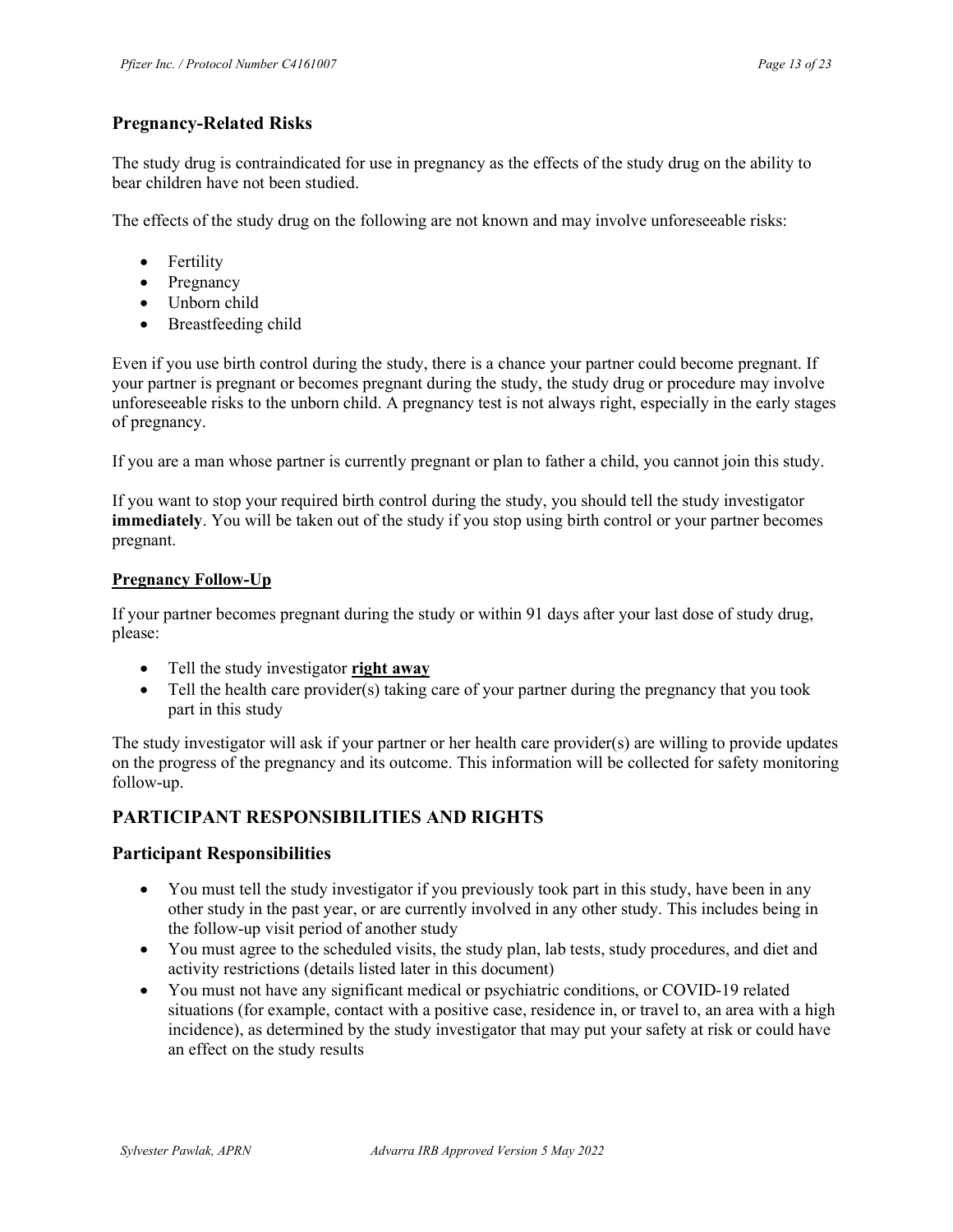- You must not take any medications (including over-the-counter medications, such as medications for cold or allergies, antacids, herbal supplements, or vitamins) within 7 days before the first dose or at any time during the study
	- o Before taking any drugs other than the study drugs, you must call the CRU for approval. It must first be approved by the study investigator
	- o You must tell the study staff about any drugs taken during the study
- You must not have taken any medications or substances that are strong inducers or inhibitors of CYP3A4 or UGT1A9 (a gene that alters enzyme activity in the body) within 28 days of the first dose through 2 days after the last dose
	- o The study investigator or study staff will review a list of these medications and substances with you
- You must not have taken any medications or substances that were highly dependent on UGT1A1 (a gene that provides the body with instructions for making enzymes) during dosing through 5 days after the last dose
	- o The study investigator or study staff will review a list of these medications and substances with you
- You must not take any investigational drugs within 30 days before the first dose of this study
- You must not have donated blood for at least 60 days before dosing. Plasma (a component of blood) donation may be allowed
	- o You cannot donate any blood or blood products at any time during this study. Donation is not allowed for at least 4 weeks after your last blood draw
- You must not have a history of excessive alcohol use or binge drinking and/or other illicit drug use within 6 months before screening
	- o Binge drinking is defined as a pattern of 5 or more alcoholic drinks in about 2 hours
	- o You should not drink more than 14 alcoholic drinks a week
	- o A drink is defined as 8 oz. of beer, 3 oz. of wine, or 1 oz. of hard liquor
- You must not use tobacco or nicotine containing products within 3 months of screening or have a positive cotinine urine test
- You must not be using/taking any drugs of abuse (such as marijuana, cocaine, opioids, etc.). Urine tests will be done throughout the study to check for such drugs
	- o If a test is positive, you will not be allowed in the study
	- o Urine collection may be monitored by a study staff member of the same sex
	- o You have the right to refuse to be monitored, but may be disqualified from the study
	- o While in this study, please do not eat anything that contains poppy seeds. They may cause a positive drug test
- Please let us know if you or a relative are a staff member of Pfizer. If so, you may not take part in this study if you or your relative are supervised by the study investigator or are directly involved with the study

# Activity Restrictions

- You will need to stay in the CRU for 18 days in a row starting with check-in
	- o You may need to stay in the CRU longer if you experience a longer drug effect. This is for safety reasons
	- o The study investigator or study staff will decide when it is safe for you to leave the CRU
- You must not do any strenuous exercise for at least 48 hours before each blood draw for safety labs. Examples of this include heavy lifting, weight training, or aerobics
	- o Walking at a normal pace is allowed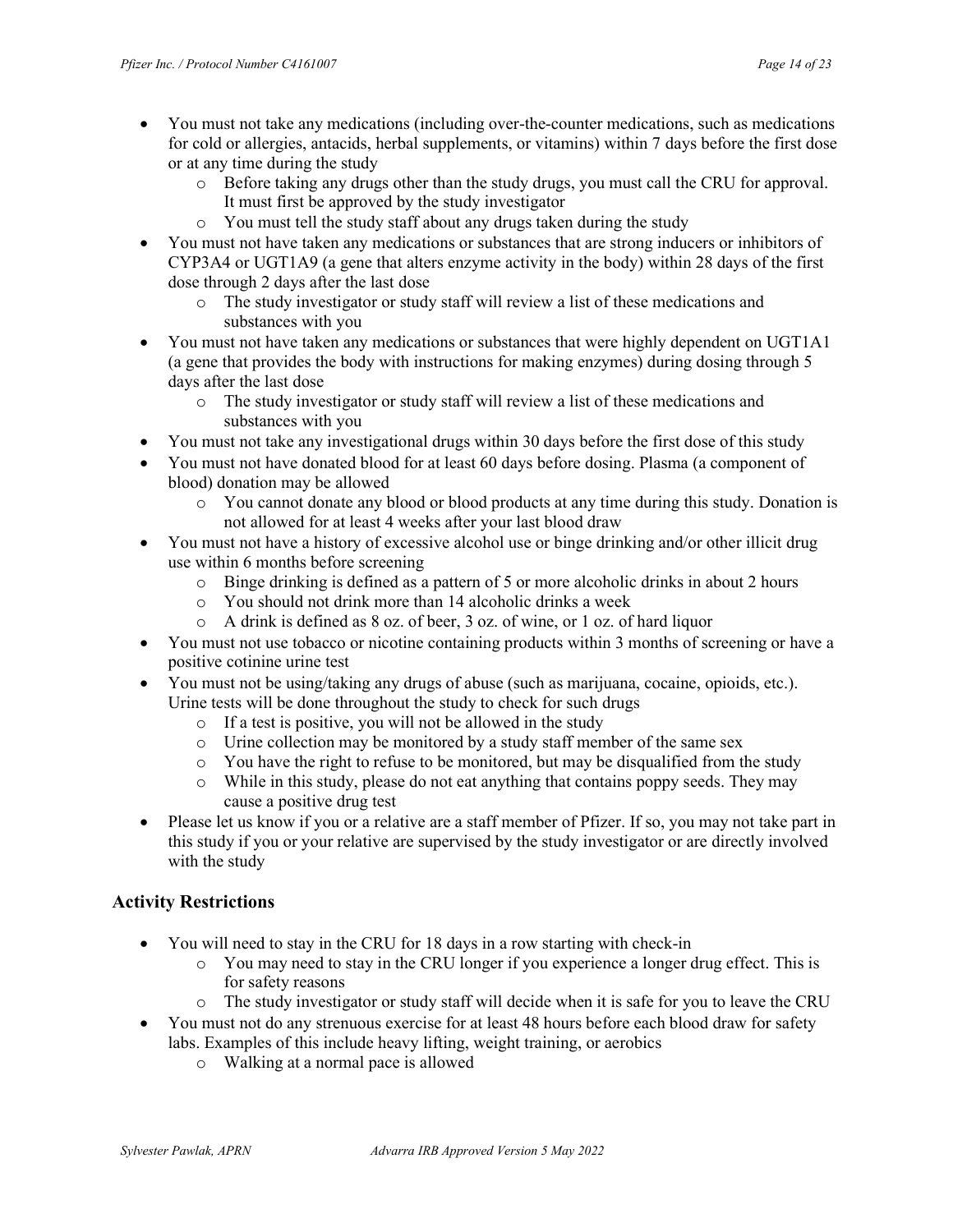- You cannot lie down for 4 hours after each dosing with study drug, unless needed for any study procedures
- You should limit your exposure to sunlight/high intensity ultraviolet light and use sunscreen products with a high sun protection factor

### Diet Restrictions

- You must not eat or drink anything (except water) for at least 4 hours before each safety lab test and 10 hours before the collection of each pre-dose sample and 4 hours after each dose. Water is allowed during this time
	- o Except for one hour before and one hour after morning dosing on Day 1 of each fasted period, you may drink water freely
		- There are no pre-dose water restrictions for the fed period
- You must not drink red wine for 7 days before the first dose. Red wine is not allowed through the collection of the last blood sample for study drug
- You must not eat or drink anything with alcohol for 24 hours (or as stated above for red wine) before check-in. Alcohol is not allowed through the collection of the last blood sample for study drug
	- o Study staff may check your breath for alcohol. If alcohol is found, you will not be allowed in the study
- You must not eat or drink anything with caffeine for 24 hours before dosing. Caffeine is not allowed through the collection of the last blood sample for study drug
	- o Caffeine can be found in different foods and drinks. Some examples include chocolate, coffee, tea, cola, Dr. Pepper® , and Mountain Dew®
- You must not eat or drink anything that has grapefruit or grapefruit-related citrus fruits for 7 days before the first dose. These are not allowed through collection of the last blood sample for study drug
	- o Examples of citrus fruits that are not allowed are Seville oranges and pomelos
	- o Fruit juices and smoothies may also contain grapefruit or these citrus fruits
- Breakfast will be provided during the fed period about 30 minutes before dosing
	- o Breakfast will not be given during the fasting periods
- Lunch will be provided about 4 hours after study drug dosing in each period
- Dinner will be provided about  $9 10$  hours after study drug dosing in each period
- An evening snack may be permitted on Day 1 of each study period
- Meals (breakfast, lunch, dinner, and evening snacks) will be provided at appropriate times on all other study days

## Possible Benefits of the Study

This study is for research purposes only. There may be no direct benefit to you from taking part. However, information learned from this study may benefit other people in the future.

## Alternatives to Participating in this Study

This study is for research purposes only. Your alternative is to not take part in the study.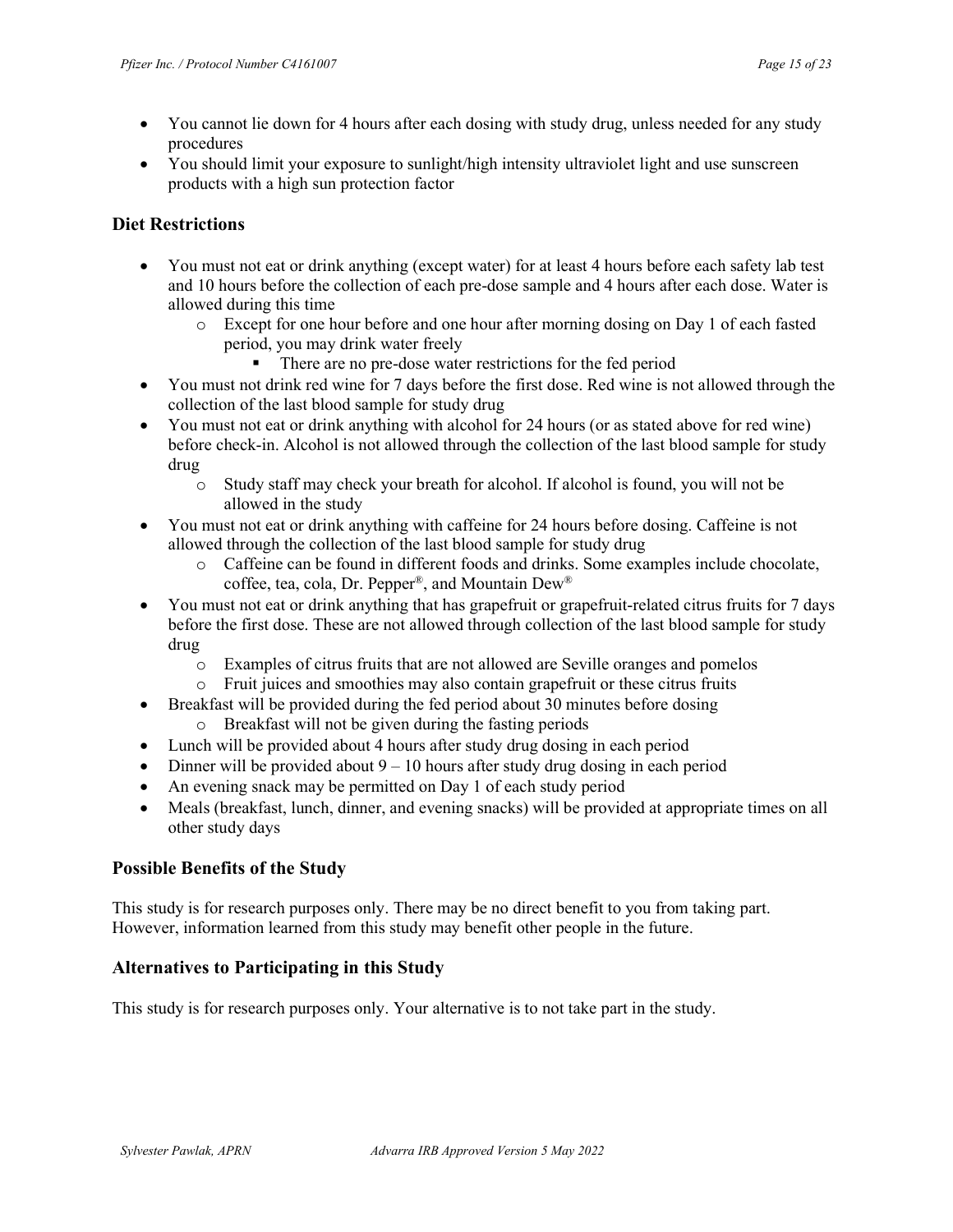# Confidentiality

This section describes how we will collect, use, and share your personal information.

### What personal information may we collect about you during this study?

The study staff will collect information about you. This information may include:

- Information that directly identifies you such as your name, address, telephone number, date of birth, and Social Security Number
- Personal information such as your medical history, data from this study (including study results from tests and procedures), demographics (for example, age and gender) and other sensitive information that is needed for this study such as race, ethnicity, sexuality, substance use disorders, mental health disorders, diagnoses and treatment, and HIV status
- Data from testing and analysis of biological samples (such as blood or urine) This may also include genetic information
- Data captured from electronic devices
	- o eConsent tablet if used to complete the consent process
		- This information may include:
			- $\triangleright$  The length of time it takes you to complete the consent process
			- $\triangleright$  The number of times you scroll between pages or click on the hyperlinked items
			- $\triangleright$  Your electronic signature

Mobile applications and other digital tools used in the study may have their own privacy policies. Those policies provide additional information about the data processing activities performed.

### Who will use my personal information, how will they use it, and where will it be stored?

Any personal information collected during this study will be stored by the study staff at the CRU. The study staff must keep your personal information confidential.

Your personal information will be accessed by:

- The study investigator and other study staff members
- Pfizer and its representatives (including its affiliated companies)
- People or organizations providing services for, or collaborating with, Pfizer
- Government or regulatory authorities (including the U.S. FDA and authorities in other countries)
- Advarra Institutional Review Board (IRB), the IRB that reviewed this study and any other committees responsible for overseeing the research

The individuals and groups listed above will use your personal information to conduct this study, and to comply with legal or regulatory requirements, including to:

- Determine if you are eligible for this study
- Provide you with reimbursement, as allowed by the study, for your time, effort, and certain expenses related to your participation
- Verify that the study is conducted correctly and that study data are accurate
- Answer questions from IRB(s) or government or regulatory agencies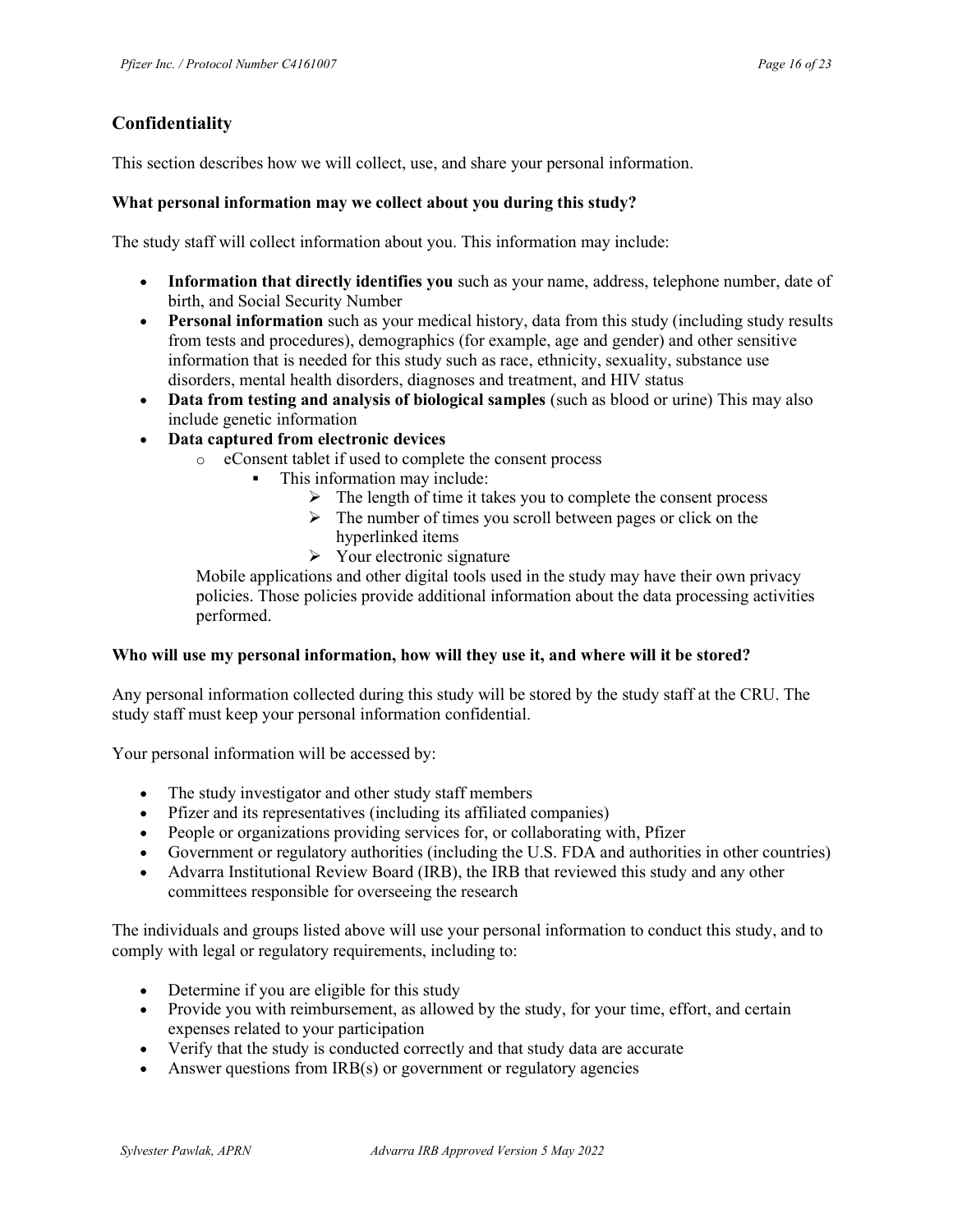- Assess your use of electronic devices in the study, for example, to determine how long it takes you to complete any eConsent module used for the study and your comprehension of the eConsent process
- Contact you during and after the study (if necessary)
- Follow-up on your health status, including using publicly available sources (for example, public databases or the internet) should the study staff be unable to contact you using information held on file
- Protect your vital interests such as providing information to an emergency department of a hospital if you are being treated
- Answer your data protection requests (if any)

If you provide someone else's personal information, you should make them aware that you have provided the information to us. Examples of this information include:

- Emergency contact information
- Details of family medical history

We will only use such information in keeping with this informed consent and applicable law.

### Text Messages

If you agree, the study staff, or a company working on behalf of Pfizer, may send text messages using an automated system to remind you of:

- Upcoming study appointments
- Other study-related information
	- o Standard text messaging rates apply to all text messages. Message rates differ from carrier to carrier. Please contact your wireless phone provider to ask about the details of your plan
	- o The contact information you have provided will be used for the sole purpose of communicating with you about the study
	- o The text messages received through this program may appear on your mobile phone screen as soon as they are received. This may happen even when the phone is locked. These messages could be seen and read by others who are near your phone when the message is received
	- o To discontinue receiving text messages, please contact the Pfizer New Haven CRU at 800-254-6398

You will be asked to make your choice at the end of this document.

### What happens to my personal information that is sent outside the CRU?

Before the study staff transfers your personal information outside the CRU, the study staff will:

- Replace your name with a unique code
- Remove information that directly identifies you

This is called "Coded Information." The link between the code and your personal information will be kept confidential by the study staff.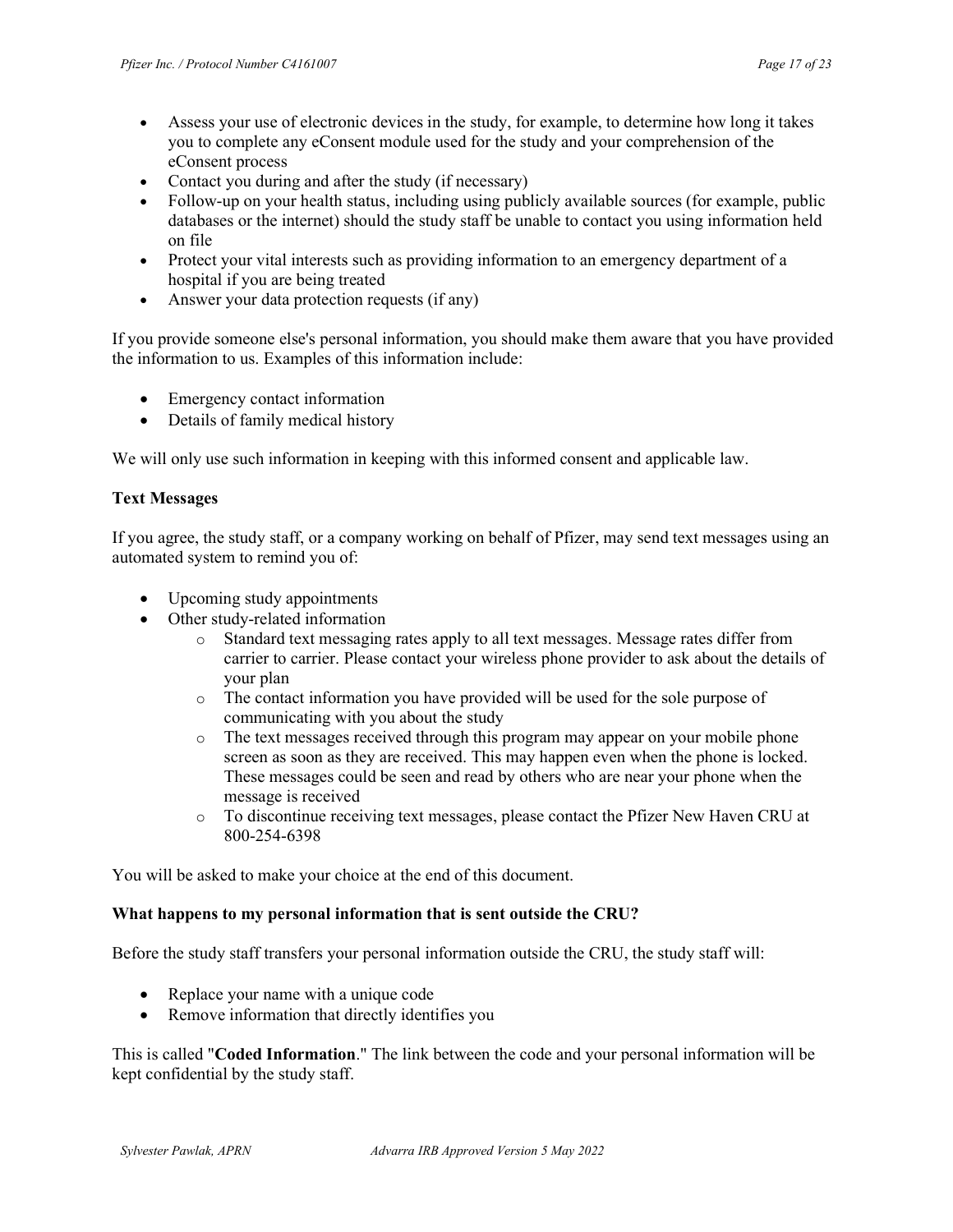Your Coded Information will be used by the following:

- Pfizer and its representatives (including its affiliated companies)
- People and/or organizations providing services to or collaborating with Pfizer
- Any organization that obtains all or part of Pfizer's business or the rights to the product under study
- Other researchers
- Advarra IRB
- Government or regulatory authorities

The above parties may use your coded information for the following purposes:

- Conducting the study, including:
	- o Examining your response to the study drug
	- o Understanding the study and the study results and learning more about certain types of cancerous tumors
	- o Assessing the safety of the study drug
- Complying with legal and regulatory duties such as:
	- o Ensuring the study is conducted according to good clinical practice
	- o Making required disclosures to IRB(s), or government or regulatory authorities
	- $\circ$  Seeking approval from government or regulatory authorities to market the study drug
		- It is possible that these government or regulatory authorities may disclose your Coded Information to other researchers for the conduct of future scientific research
	- $\circ$  Sharing study data with other researchers not affiliated with the study staff or Pfizer. This includes through publication on the internet or other ways. However, information that could directly identify you will not be made available to other researchers

## Publishing summaries of the study results:

- o In medical journals
- o On the internet
- o At educational meetings of other researchers

You will not be directly identified in any publication or report of the study. But some journal representatives may need access to your Coded Information to verify the study results and ensure the research meets the journal's quality standards. Also, journals may require that genetic and other information from the study that does not directly identify you be made available to other researchers for further research projects.

• Improving the quality, design, and safety of this study and other research studies

### How are my biological samples handled?

If biological samples are taken during the study, those samples will be handled in the same way as your Coded Information. All samples will be treated as required by law.

### Can my coded information and biological samples be used for other research?

Your Coded Information and biological samples may be used in other research projects to advance scientific research and public health. At this time, we do not know the specific details of these other research projects.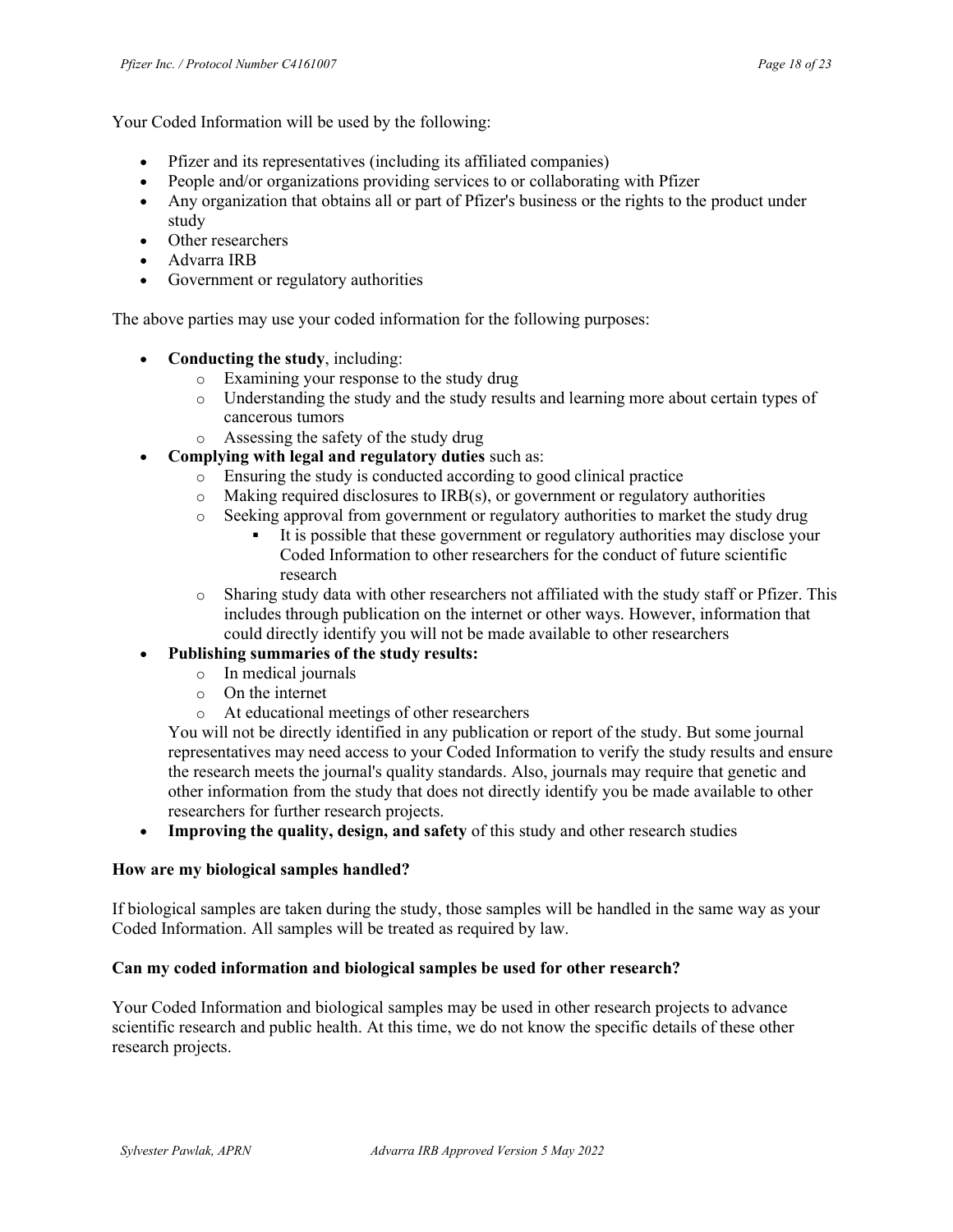# Study-Related Injuries

You will receive a card with information about this study. This information includes:

- The name or number of the study
- The CRU 24-hour phone number

You should keep this card with you in case you have a medical emergency. You can give this card to any healthcare provider if they need more information about the research study to provide the best treatment for you.

If you experience a research injury, the CRU will arrange for medical treatment at no cost to you. Pfizer will cover the costs of this treatment. A research injury is any physical injury or illness caused by being in this study. There are no plans to offer you payment for such things as:

- Lost wages
- Expenses other than medical care
- Pain and suffering

To help avoid injury, it is very important to follow all study directions. You can get more information about medical treatment for research injuries from the study investigator or study staff.

You must call the study investigator immediately if you experience a research injury. The number is listed on the first page of this consent document. A 24-hour answering service is available.

If you are treated for a research injury that is paid for by Pfizer, Pfizer or its representative will collect your:

- Medicare Health Insurance Claim Number or,
- Social Security Number

This is to determine your Medicare status. If you are a Medicare beneficiary, Pfizer will report the payment and information about the study you are in to the Centers for Medicare & Medicaid Services (CMS). This is in keeping with CMS reporting requirements. Pfizer will not use this information for any other purpose.

## Legal Rights

You will not lose any of your legal rights by signing and dating this consent document.

## Whom To Contact About This Study

During the study, if you experience any medical problems, suffer a research-related injury, or have questions, concerns or complaints about the study such as:

- Whom to contact in the case of a research-related injury or illness;
- Payment or compensation for being in the study, if any;
- Your responsibilities as a research participant;
- Eligibility to participate in the study;
- The study investigator's or study site's decision to exclude you from participation;
- Results of tests and/or procedures;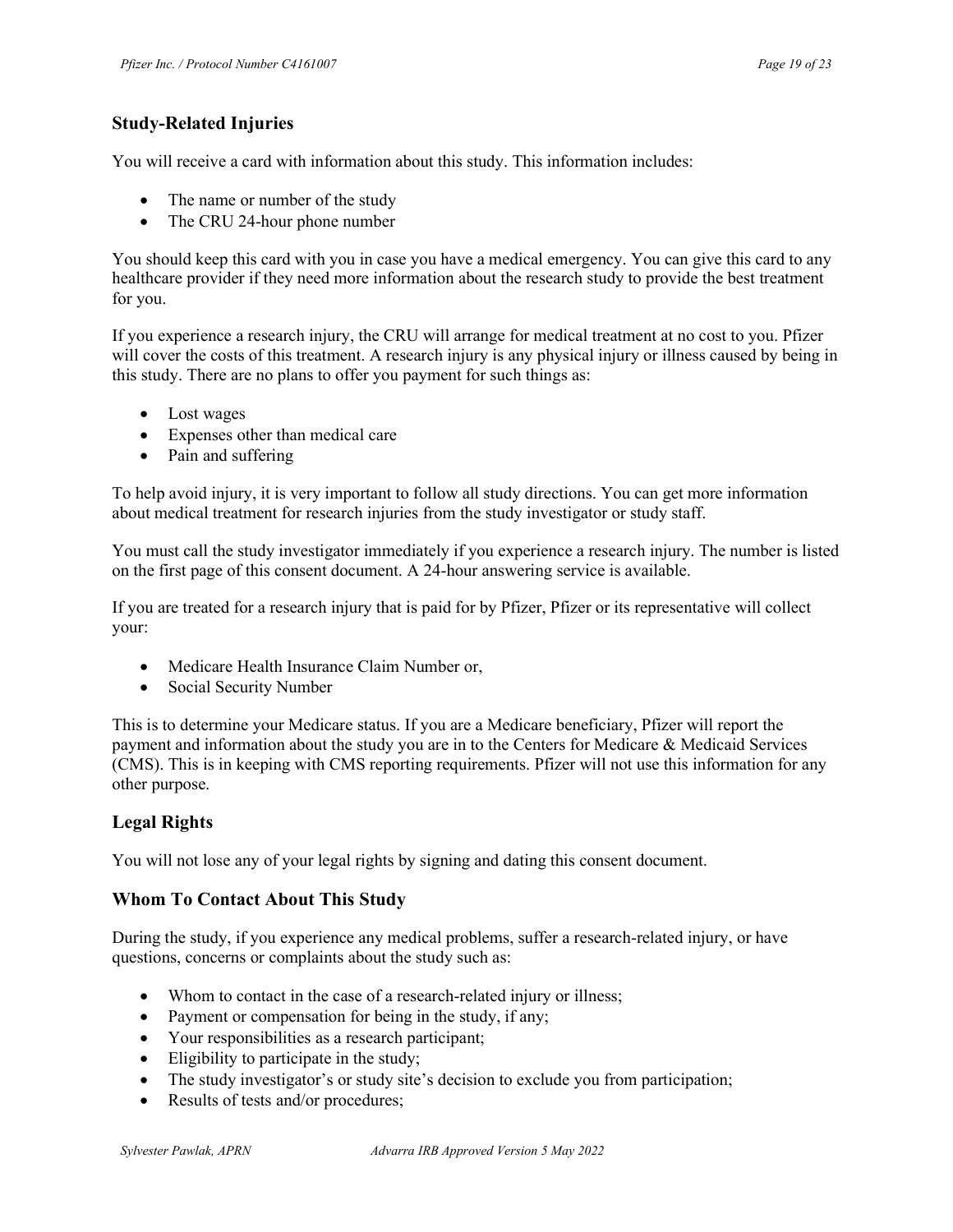### Please contact the study investigator at the telephone number listed on the first page of this consent document.

If you seek emergency care, or hospitalization is required, alert the treating physician that you are participating in this research study.

An institutional review board (IRB) is an independent committee established to help protect the rights of research participants. If you have any questions about your rights as a research participant, contact:

- By mail: Study Subject Adviser Advarra IRB 6100 Merriweather Dr., Suite 600 Columbia, MD 21044
- or call **toll free**: 877-992-4724
- or by email:  $\qquad \qquad \text{adviser}(\partial)$  advarra.com

Please reference the following number when contacting the Study Subject Adviser: Pro00062995.

## Link to Additional Information

A description of this clinical trial will be available on http://www.ClinicalTrials.gov. This Web site will not include information that can identify you. At most, the Web site will include a summary of the results. You can search this Web site at any time.

## Payment for Taking Part in the Study

Valid proof of a Social Security Number (SSN) is required. This is needed before any payment can be made.

The amount of payment is based on a number of things including the length of the study. Travel pay for this study has been included in the payment.

You may be eligible for a travel and hotel bonus payment:

- \$0.20/mile per one-way trip to or from the CRU based on your home address
- For participants traveling long distances, a 1-night hotel stipend (\$150.00) for the night prior to your visit(s), if needed

Additional travel services may be arranged on your behalf at no cost to you.

All payments will be in U.S. dollars. Compensation may be provided on a loadable debit card or by paper check. Pfizer New Haven CRU reserves the right to determine method of payment.

If total payment by Pfizer is \$600.00 or more in a calendar year, your payment will be reported to the Internal Revenue Service in accordance with Federal Law. In some countries, compensation may not be allowed due to immigration status.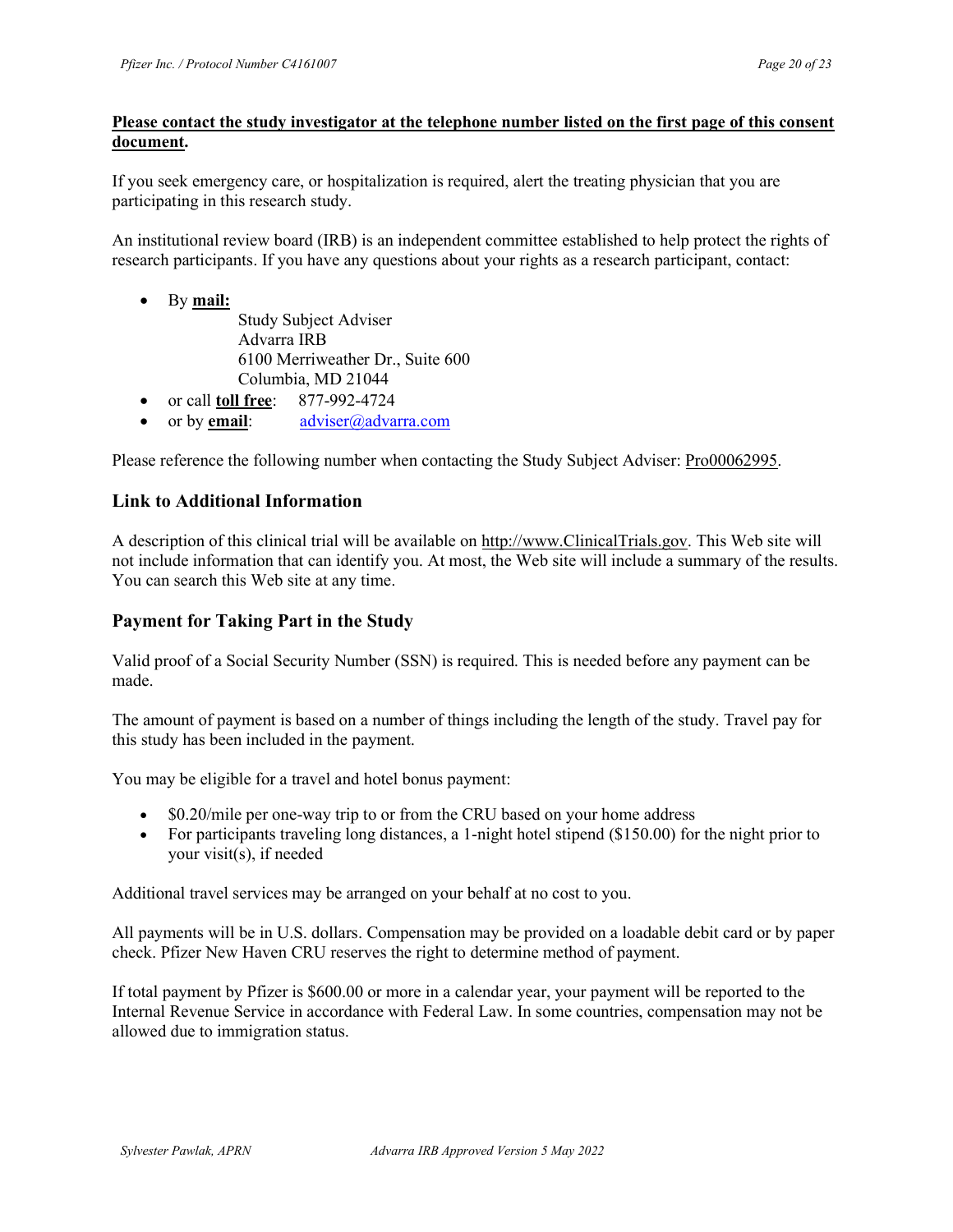If at any time you test positive for drugs of abuse or cotinine you will not be paid for your visit. Further, if you test positive for drugs of abuse:

- You will not be allowed to be in this study
- You will not be allowed to be in any future studies
- You will be removed permanently from our active database

#### Screening Payments

The screening payment is listed below. You will receive this payment within 2 weeks of screening. If you leave the screening early, you will not be paid.

| \$175.00<br>Screening Visit at CRU |
|------------------------------------|
|------------------------------------|

Additional payments are made if we ask you to return to the CRU to repeat any screening tests (\$100.00 per visit).

### **Study Payments**

The payment for completing the entire study is listed below. Please be aware that:

- If you do not follow instructions (including those listed in the New Haven CRU House Rules), if you are late for blood draws, or if you miss procedures, your payment may be reduced. You will be paid a prorated amount based on the extent of your participation if:
	- o You are not able to complete the study
	- o You choose to leave the study
	- o You are withdrawn from the study early by the study investigator for non-safety-related issues
	- o The study is stopped early
	- o You are qualified but not chosen to participate
- You will not be given the study completion bonus if you drop out of the study early
- Partial payments are planned during the study. Details will be provided at screening
- A final payment will be provided to you within 2 weeks of finishing the study
- Pfizer may use information resulting from the study or samples collected in the study to develop products or processes. Pfizer may make a profit from these. There are no plans to pay you or provide you with any products developed from this research. Pfizer will own all products or processes that are developed using information or samples from the study

The decision to admit you into the study is based upon results of pre-study requirements. No one is guaranteed a place in the study until the first dose is complete. Enough numbers of participants will be brought in to be sure we fill the study.

| <b>STUDY PARTICIPANTS</b>           |                             |                     |  |
|-------------------------------------|-----------------------------|---------------------|--|
| <b>Type of Activity</b>             | <b>Payment per Activity</b> | <b>Total Number</b> |  |
| Overnight Stay*                     | \$240.00                    | 18 nights           |  |
| Duration of Follow-Up Period        |                             |                     |  |
| (Discharge to Follow-Up Phone Call) | \$15.00                     | 27 days             |  |
| Follow-Up Phone Call                | \$100.00                    |                     |  |
| <b>Completion Bonus</b>             | \$1,350.00                  |                     |  |
| <b>Total Payment</b>                | \$6,175.00                  |                     |  |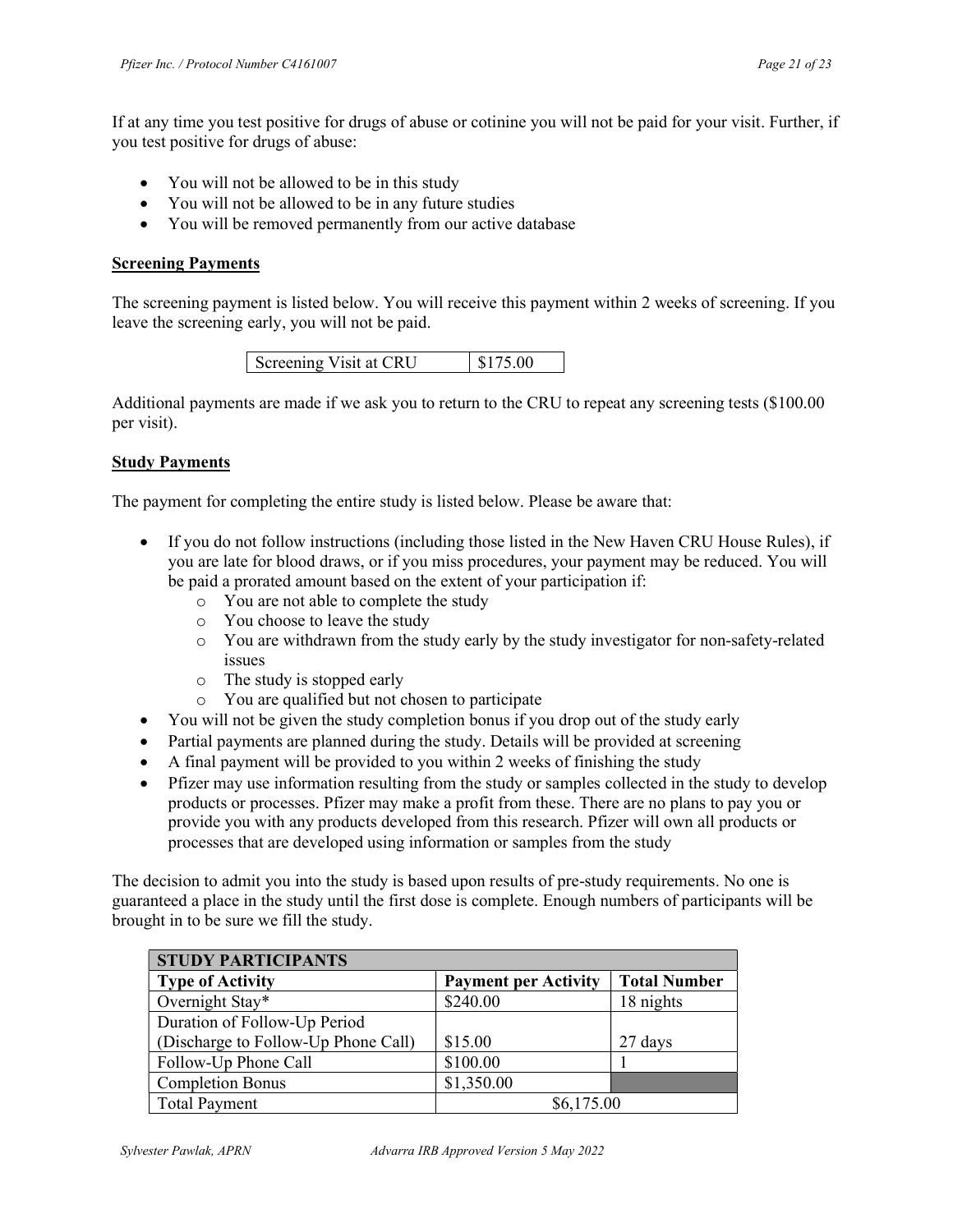| <b>BACK-UP PARTICIPANTS</b> |                             |  |
|-----------------------------|-----------------------------|--|
| <b>Type of Activity</b>     | <b>Payment per Activity</b> |  |
| Overnight Stay*             | \$300.00                    |  |
| Daytime Stay                | \$190.00                    |  |

\*Overnight stay rates include an increase for COVID restriction inconveniences

Additional payments are made if we ask you to return to the CRU or to outside medical providers for additional tests (\$250.00 per visit). During times that you need to stay in the CRU, you will not be paid more for repeat or added tests.

### Costs for Study Participants

The study drug, study-related procedures, and study visits will be provided at no cost to you.

### Your Decision to be in the Study

Taking part in this study is voluntary. You cannot be forced to be in this study. You may leave the study at any time without penalty or loss of any benefits. Your future medical care will not be affected. The study investigator, Pfizer Inc, or the FDA may take you out of the study without your permission at any time for the following reasons:

- You do not follow the instructions of the study investigator
- We find out you should not be in the study
- The study is stopped
- The study becomes harmful to your health
- You do not follow the New Haven CRU House Rules

If you leave the study or if you are taken out of the study for any reason, you may be asked to return to the CRU for a final visit. You may have some end of study tests at this visit. This is to make sure it is safe for you to leave the study. The data collected to the point of your withdrawal remains part of the study database and may not be removed.

If you are withdrawn from the study, or decide to stop the study, you can ask that any unused samples that were collected be destroyed. If you would like to have this done, please contact the study investigator. However, your samples may not be able to be destroyed because:

- They may no longer be traceable to you
- They may have already been used
- They may have been given to a third party

### New Findings

If there is new information about the safety of the study drug or changes in the study tests, we will tell you in a timely manner. You can then decide if you still want to be in the study.